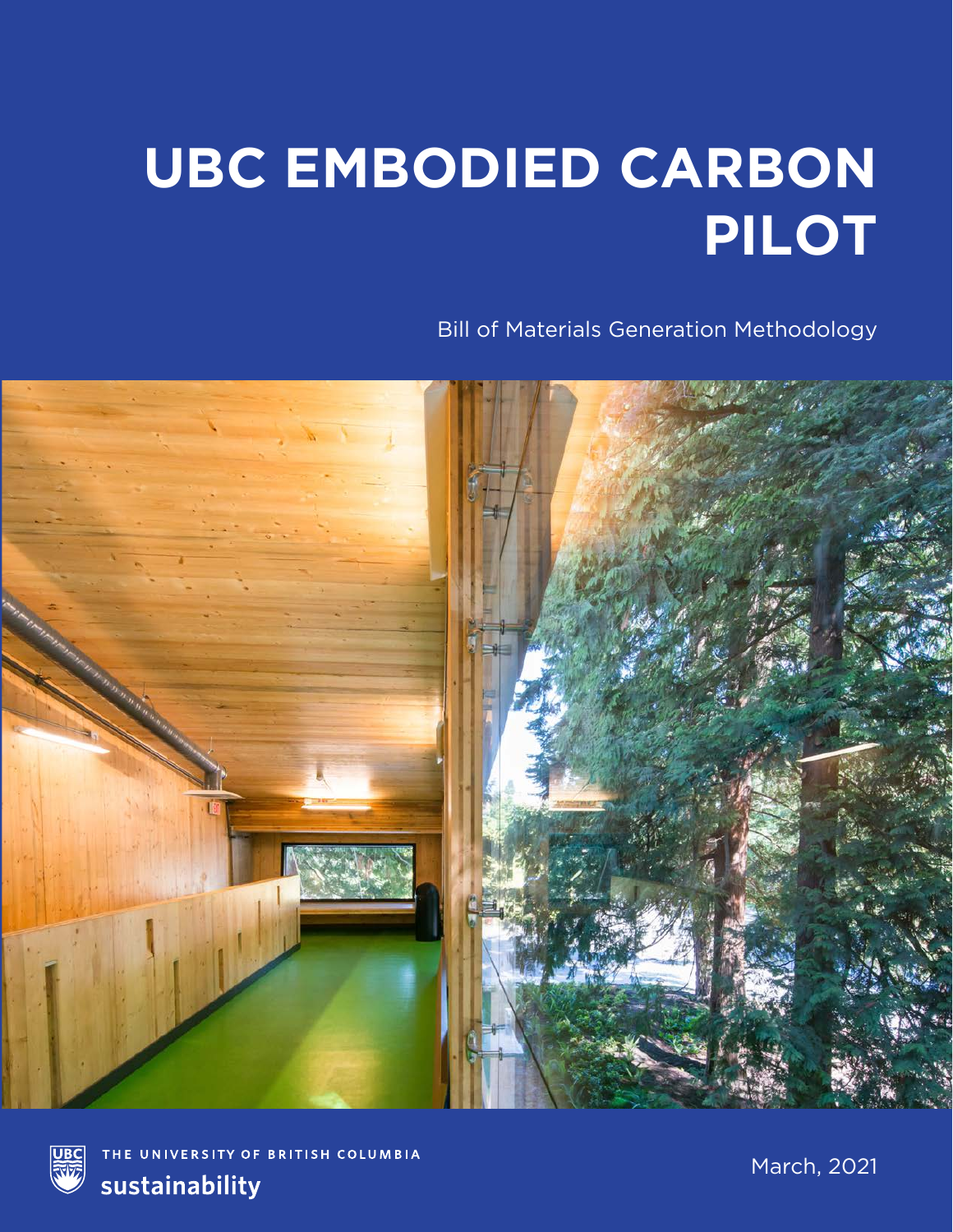## **AUTHORSHIPS**

This paper was prepared by the UBC Sustainability Initiative for the University of British Columbia and Forestry Innovation Investment.

- Diana Lopez, Campus as a Living Lab Research Coordinator
- Krista Kals, School of Architecture and Landscape Architecture
- Mandi Unick, Department of Civil Engineering
- Zahra Teshnizi, Zero Emission Research Manager
- Angelique Pilon, Director of Urban Innovation Research

The paper describes the LCA parameters and methodology developed and applied as part of Phase II of the Embodied Carbon Pilot.

## **ACKNOWLEDGEMENTS**

The Embodied Carbon Pilot is funded through Forestry Innovation Investment's Wood First Program. The authors would like to acknowledge the opportunities and support provided by this program.

Athena Sustainable Materials Institute was a key partner in the development of this paper, providing valuable expertise and insight into the protocol and processes for LCAs.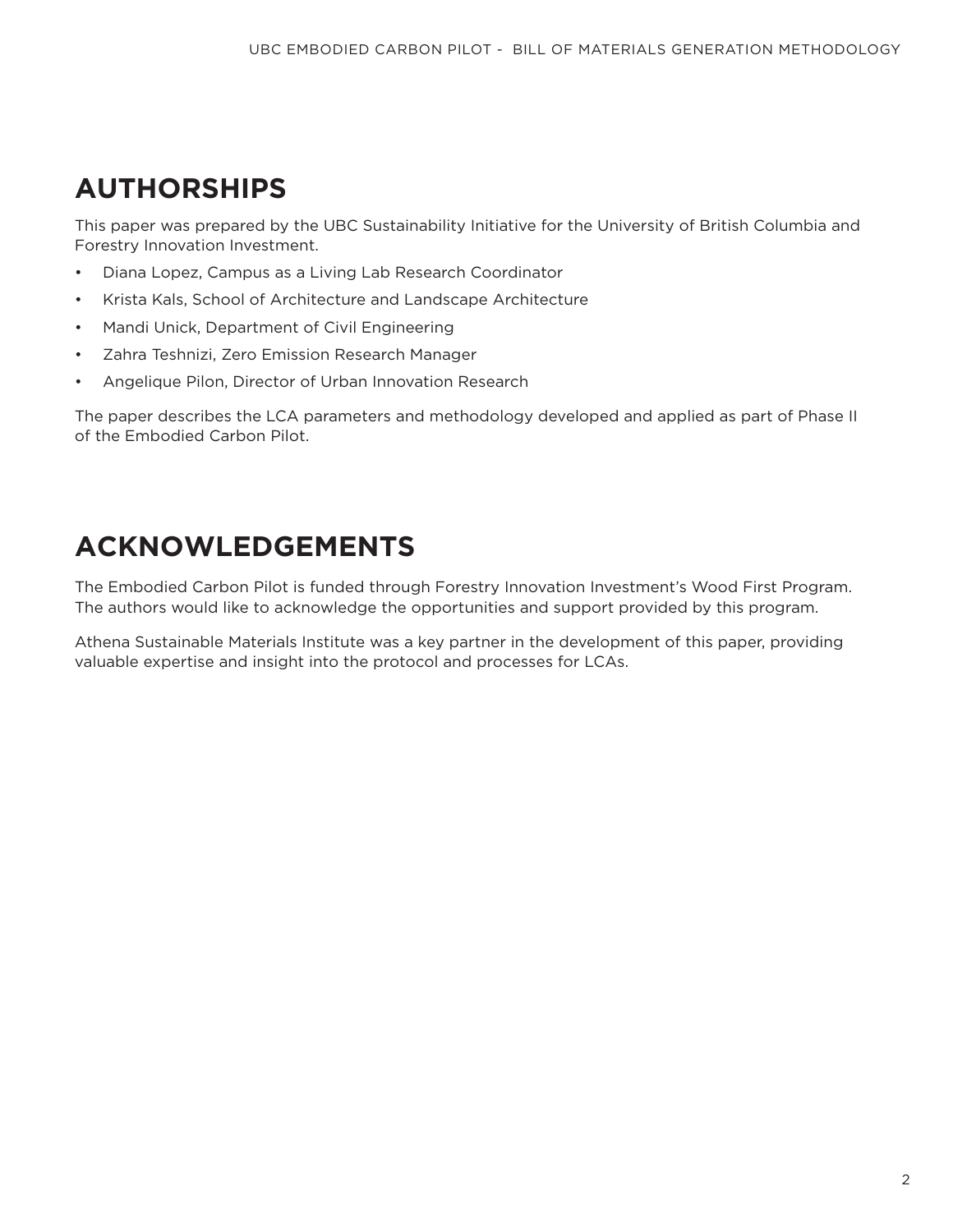## **CONTENTS**

| <b>LIST OF ABBREVIATIONS</b>                            |    |  |  |  |  |
|---------------------------------------------------------|----|--|--|--|--|
| <b>GLOSSARY OF TERMS</b>                                | 5  |  |  |  |  |
| <b>LIST OF FIGURES</b>                                  | 6  |  |  |  |  |
| <b>1. INTRODUCTION</b>                                  | 7  |  |  |  |  |
| 1.1 Life cycle assessment to estimate embodied carbon   | 7  |  |  |  |  |
| 1.2 Objective                                           | 9  |  |  |  |  |
| 1.3 Methodology background                              | 9  |  |  |  |  |
| 1.4 Methodology framework                               | 9  |  |  |  |  |
| <b>2. ASSESSMENT PARAMETERS</b>                         | 11 |  |  |  |  |
| 2.1 LCA goal                                            | 11 |  |  |  |  |
| 2.2 LCA scope                                           | 12 |  |  |  |  |
| 2.3 Building data sources                               | 15 |  |  |  |  |
| 2.4 Assessment tools                                    | 16 |  |  |  |  |
| 3. BoM GENERATION METHODOLOGY FOR WBLCA                 | 19 |  |  |  |  |
| 3.1 BoM classification                                  | 19 |  |  |  |  |
| 3.2 Translation between building classification systems | 21 |  |  |  |  |
| 3.3 BoM generation process                              | 21 |  |  |  |  |
| <b>4. METHODOLOGY LIMITATIONS</b>                       | 27 |  |  |  |  |
| <b>REFERENCES</b>                                       | 28 |  |  |  |  |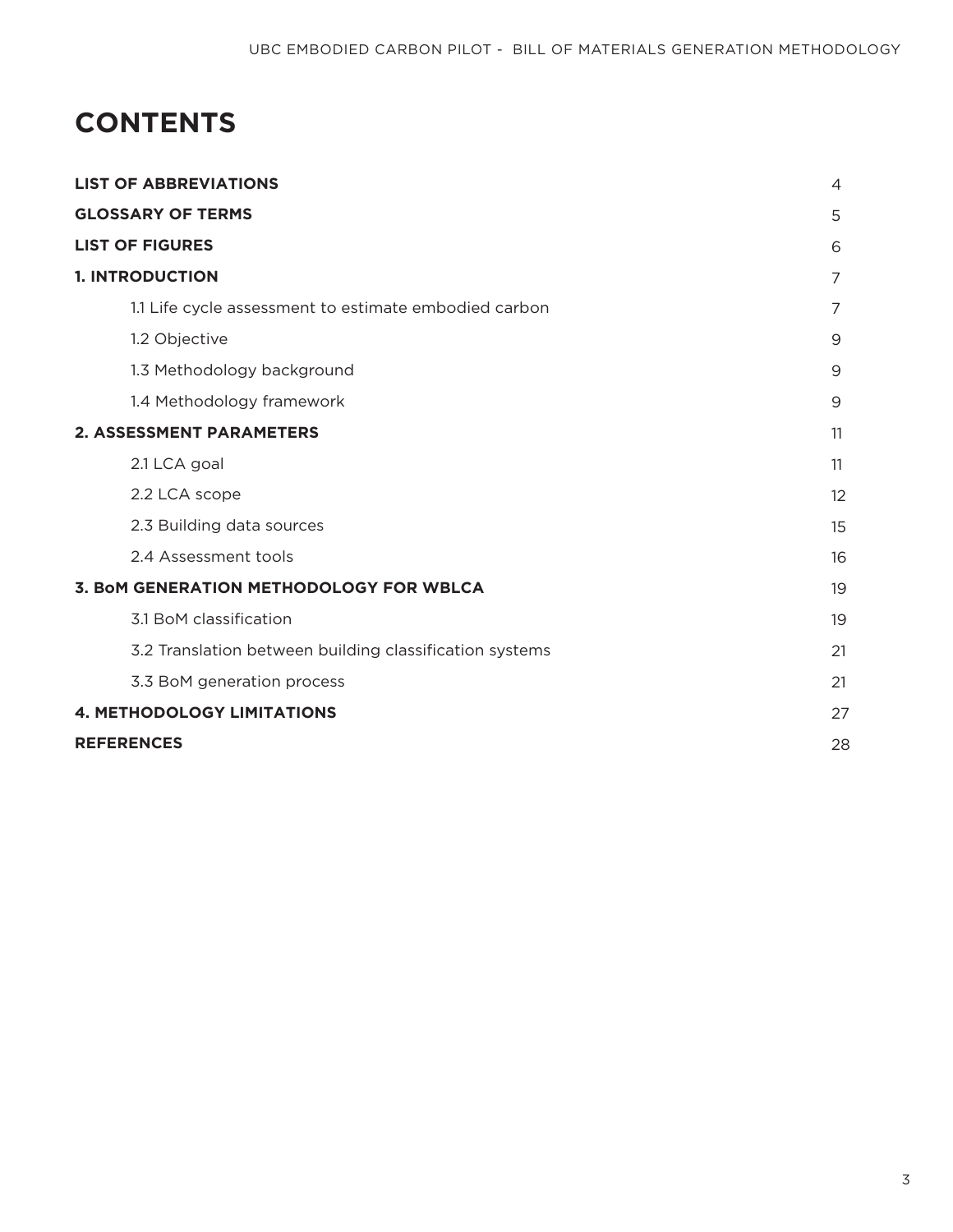## **LIST OF ABBREVIATIONS**

**Athena IE4B** | Athena Impact Estimator for Buildings

- **BIM** | Building information model
- **BoM |** Bill of materials
- **CO2 |** Carbon dioxide
- **EPD** | Environmental product declaration
- **GFA** | Gross floor area
- **GHG |** Greenhouse gas
- **GWP** | Global warming potential
- **IFC |** Issued for construction
- **IFT |** Issued for tender
- **ISO |** International Organization of Standardization
- kg CO<sub>2</sub> eq | Kilograms of carbon dioxide equivalent
- **LCA |** Life cycle assessment
- **LCI |** Life cycle inventory (analysis)
- **LCIA |** Life cycle impact assessment
- **LOD |** Level of development
- **Pilot** | Embodied carbon pilot
- **UBC |** University of British Columbia
- **UoM** | Unit of measure
- **WBLCA |** Whole-building life cycle assessment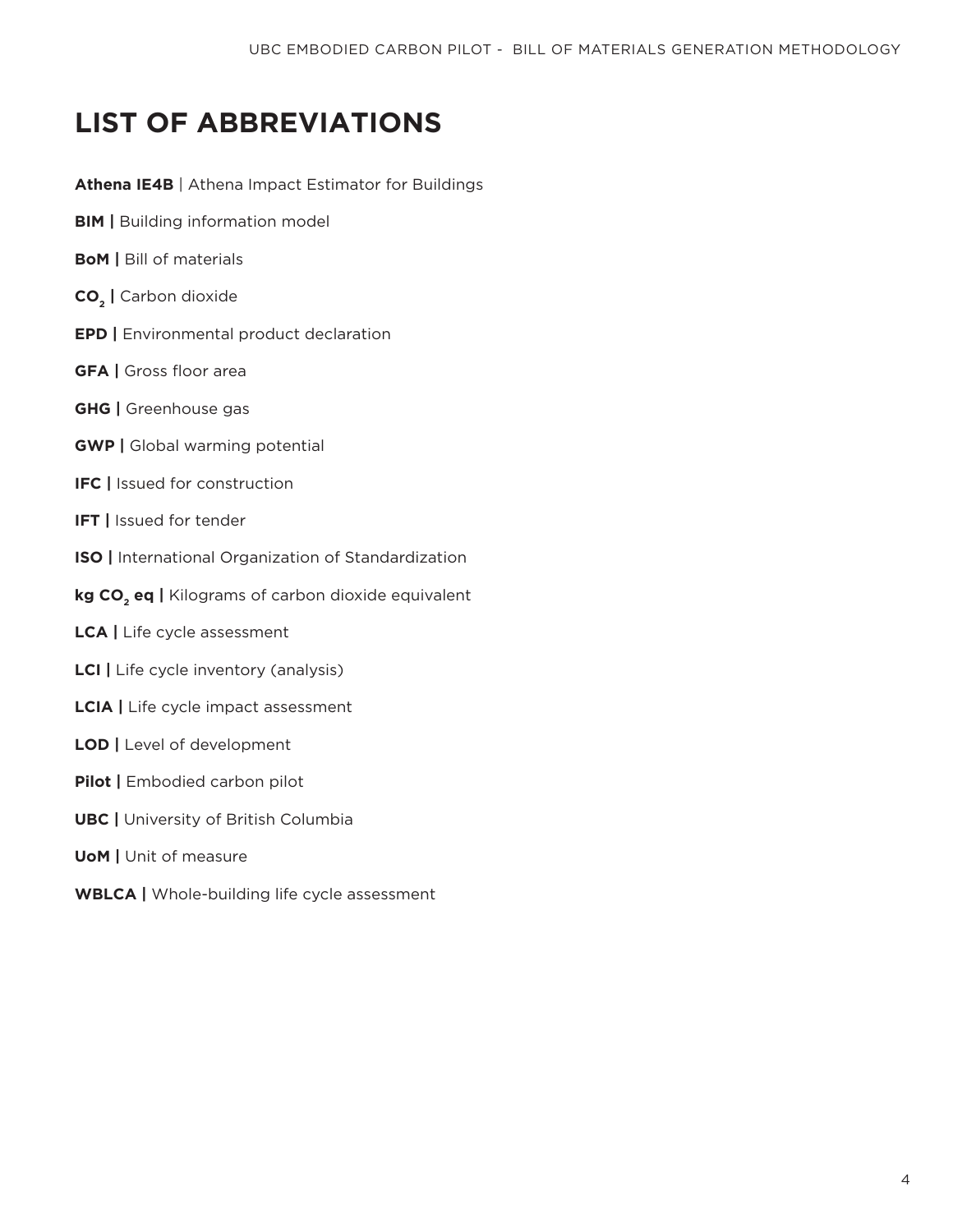## **GLOSSARY OF TERMS**

**Bill of Materials** | the list of product flow quantities included in building model scope that make up the physical building (National Research Council Canada, 2021)

**Building Information Model** | a digital representation of physical and functional characteristics of a facility; as such it serves as a shared knowledge resource for information about a facility forming a reliable basis for decisions during its lifecycle from inception onward (National BIM Standard - United States, 2015)

**Embodied Carbon Emissions** | the total GHG emissions, measured in equivalence to CO<sub>2</sub>, associated with materials and products in a built asset from some or all of the building life cycle stages, but excluding operational energy and water uses

**Environmental Impact Category** | class representing environmental issues of concern to which life cycle inventory analysis results may be assigned (ISO 14040:2006)

**Environmental Product Declaration** | a third-party verified report providing quantified environmental data (impacts) using predetermined parameters and, where relevant, additional environmental information (ISO 21930:2017)

**Greenhouse Gases** | any of various gaseous compounds (such as carbon dioxide or methane) that absorb infrared radiation, trap heat in the atmosphere and contribute to the greenhouse effect (Merriam-Webster Dictionary, 2021)

**Level of Development** | a reference used to specify and articulate the content and reliability of Building Information Models at various stages in the design and construction process (Level of Development Specification, Associated General Contractors of America, 2019)

**Life Cycle Assessment** | compilation and evaluation of the inputs, outputs, and the potential environmental impacts of a product throughout its life cycle (ISO 14040:2006)

**Life Cycle Inventory Analysis** | phase of life cycle assessment involving the compilation and quantification of inputs and outputs for a product throughout its life cycle (ISO14040:2006)

**Life Cycle Stages** | consecutive and interlinked stages of a product from raw material acquisition or generation of natural resources to the final disposal (ISO 14040:2006)

**Object of Assessment** | the building, including its foundations and external works within the curtilage of the building's site, over its life cycle (EN 15978:2011)

**Quantity Takeoff** | the detailed measurement process of quantifying a building's materials and components from project documentation

**Reference Study Period** | the period over which the time-dependent characteristics of the object of assessment are analyzed (EN 15978:2011)

**System Boundary** | the interface in the assessment between a building and its surroundings or other product systems (EN 15978:2011)

**Whole Building Life Cycle Assessment** | life cycle assessment applied to a building-related functional equivalent —a whole building, or part of a building (National Research Council Canada, 2021)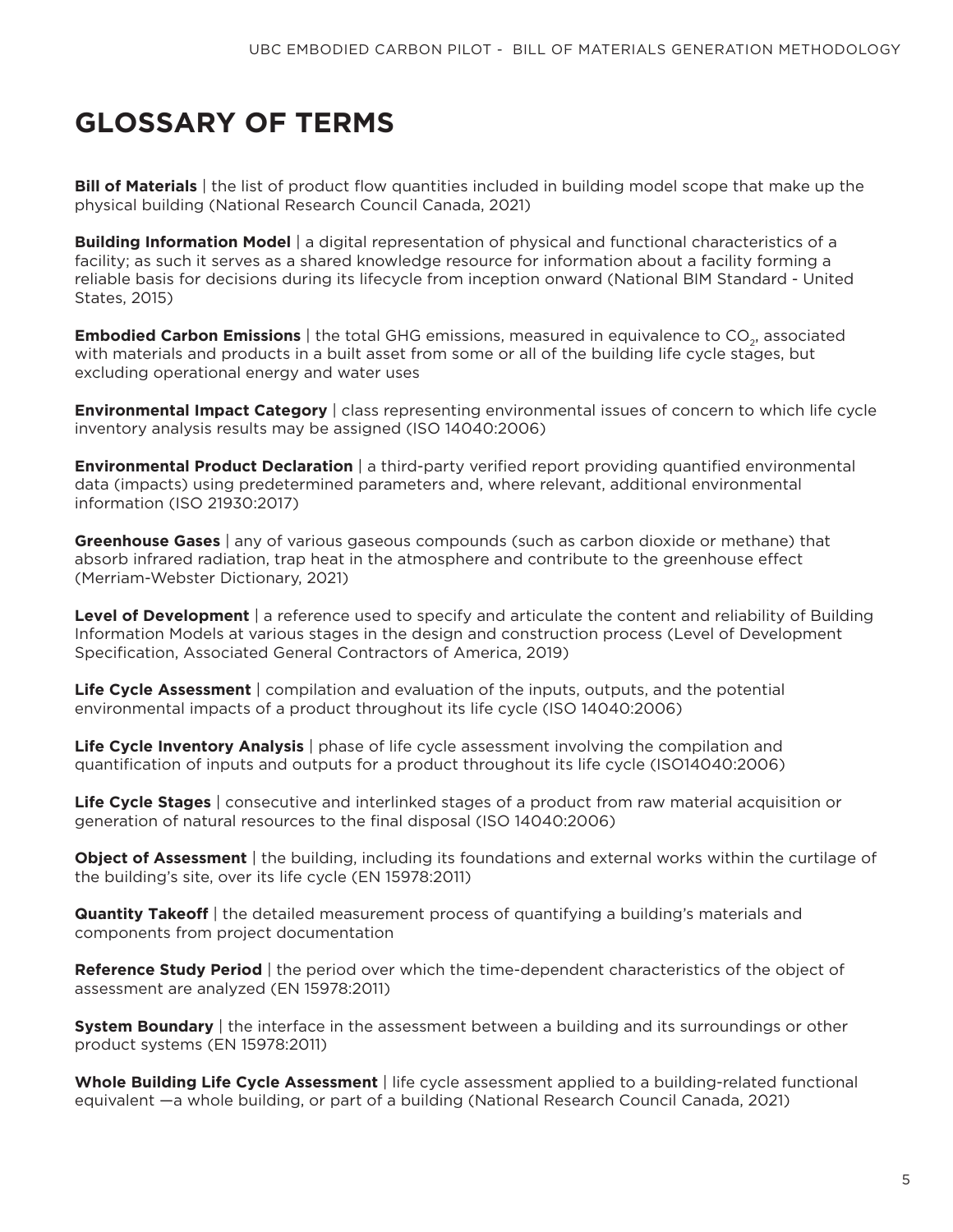## **LIST OF FIGURES**

| Figure 1: Share of global energy-related CO <sub>2</sub> emissions (adapted from Global Status<br>Report, 2017) | 8   |
|-----------------------------------------------------------------------------------------------------------------|-----|
| Figure 2: LCA process per ISO 14040:2006 and correlation with the Pilot methodology                             | 10  |
| Figure 3: Example of assembly details included/excluded from the substructure                                   | 13  |
| Figure 4: Embodied carbon building life cycle stages and modules per EN 15978:2011                              | 14  |
| Figure 5: BoM generation process and the BoMs produced in each step                                             | 20  |
| Figure 6: Overview of BoM generation methodology for building LCA                                               | 22. |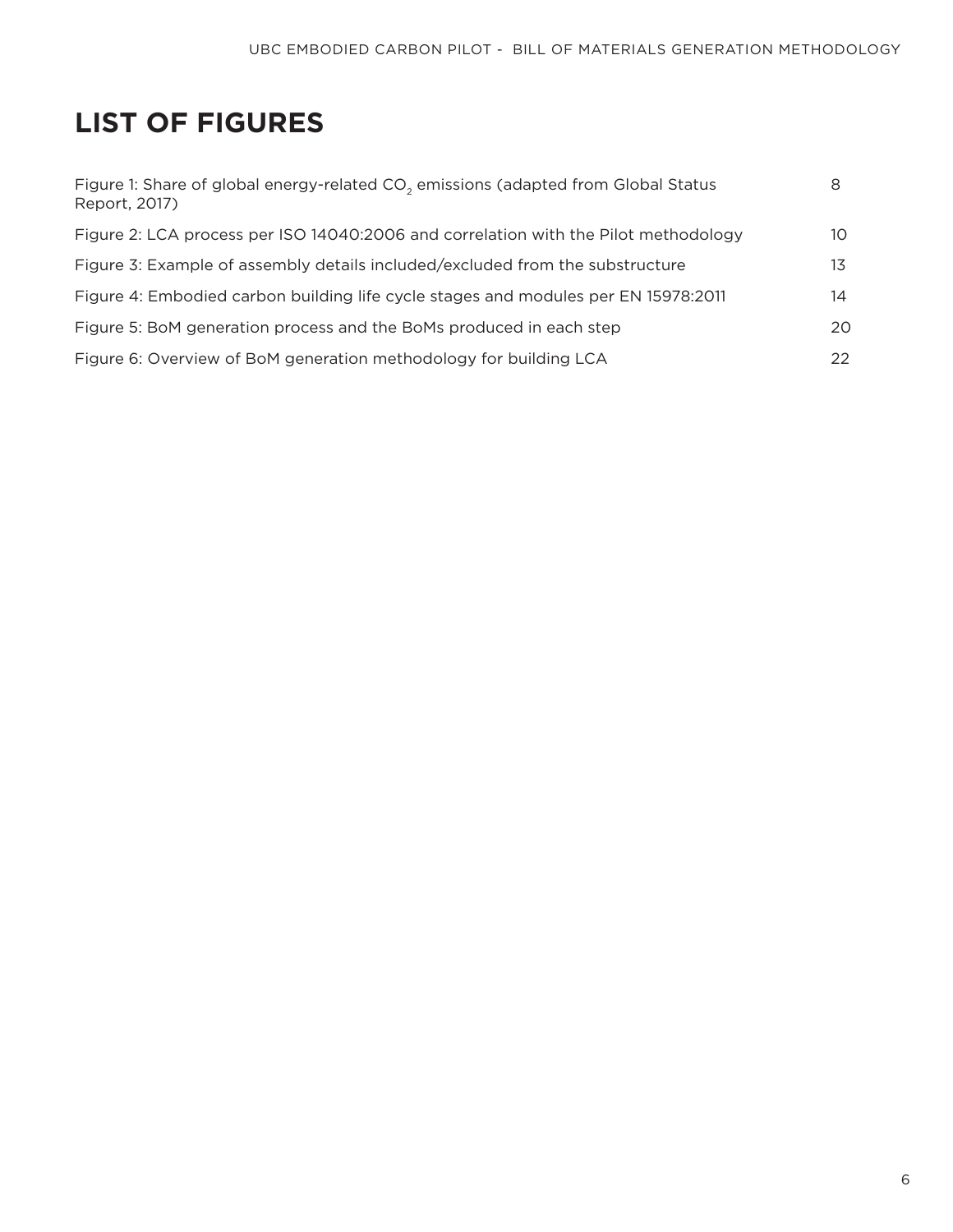# **INTRODUCTION 1**

## **1.1 Life cycle assessment to estimate embodied carbon**

The building sector is a significant contributor to the planet's rising levels of greenhouse gases (GHGs) and is responsible for 39% of all global GHG emissions. Of this 39%, operational emissions account for approximately 28%, while the manufacture and construction of buildings account for 11%, as illustrated in Figure 1 (UN Environment and International Energy Agency, 2017). The building industry has focused on reducing operational emissions by decreasing buildings' energy consumption through advancements in technology, design, and regulations. However, with this reduction of operational emissions, embodied emissions from building material choices are becoming proportionally more significant. Embodied emissions are the GHG emissions generated from the resource extraction, manufacturing, transportation, construction, use, recycling and disposal of the materials and products in a building. Embodied emissions, also known as carbon emissions, are named after carbon dioxide  $(CO<sub>2</sub>)$  but refer to numerous GHGs that retain thermal energy when emitted into the atmosphere. Each of these gas compounds contributes differently to global warming and are simplified into a carbon dioxide equivalent generally reported in kilograms of carbon dioxide equivalent (kg  $CO<sub>2</sub>$  eq.).

Embodied carbon emissions for a product or a whole building can be calculated with life cycle assessment (LCA), an analytical technique for quantifying the potential environmental impacts associated with a product's manufacturing, transportation, use, and end-of-life disposition. Carbon emissions are only one of the

environmental impacts that LCA is capable of measuring, and is indicated by the global warming potential (GWP) impact category.

LCA can be applied to any type of product, including buildings as a whole or their individual components. When the entire building project is considered holistically in an LCA exercise – as opposed to LCA applied only to parts of the building – it can be referred to as whole-building LCA (WBLCA). Assessing the embodied carbon of a whole building requires access to carbon emissions data for all the materials and processes involved in a building over its life cycle. There is a range of software tools and environmental impact databases that provide this information for design professionals and LCA consultants to use in conducting WBLCA.

A WBLCA can be conducted at different points throughout the process of design, to inform sustainable design decisions, demonstrate adherence to performance targets, and establish benchmarks. For example, during design, WBLCA allows practitioners to compare the impacts of different material and design choices. Practitioners can also conduct WBLCA on completed buildings, during or after construction, to document and report the carbon emissions and other environmental impacts of the whole building. This reporting can be used to comply with regulations or certifications or to demonstrate the achievement of certain performance targets.

Collecting embodied emissions data from multiple buildings (of similar typology, construction type, geographical region, etc.) can help policy-makers or building owners establish benchmarks or baselines for performance targets of future construction projects. However,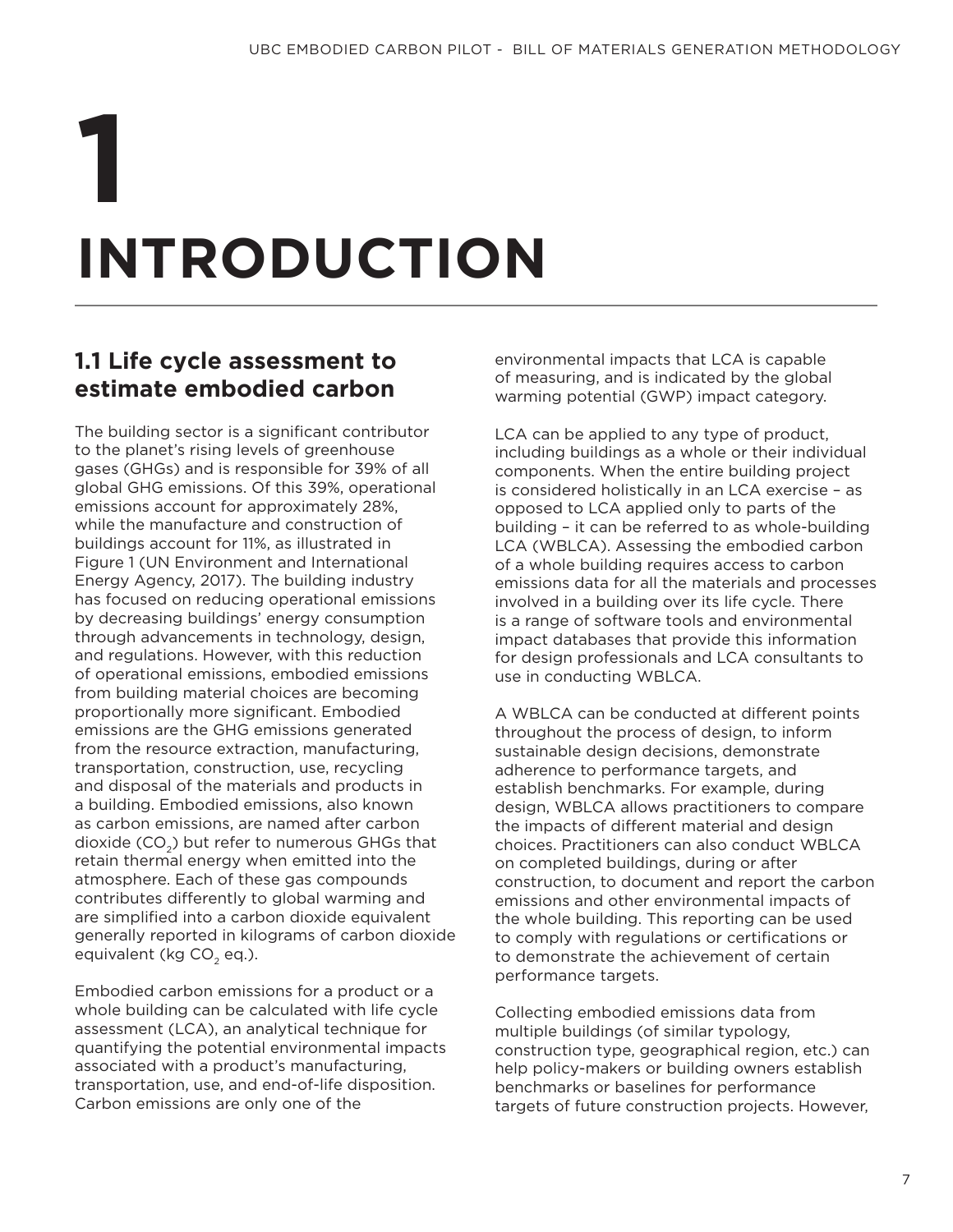

variations in assessment scope between different LCA tools, approaches, data sources and material quantity calculation methods, mean LCA results are not usually comparable or consistent between building projects. These variations limit the utility of the results in developing policy, standards or regulations.

LCAs are becoming more common in the building industry, used in both design and policy decisions. However, while the number of assessment tools has increased, and significant work has been done to expand and improve tools' back-end databases and front-end user functionality, the process of data preparation prior to input into the LCA tool remains largely unstructured. To conduct an LCA, a practitioner must first create a list of the different materials and quantities in the building– a bill of materials (BoM) – which can then be input into the LCA tool to assess the environmental impacts. There are a number of decisions and assumptions

inherent in the creation of a BoM, which contribute to the variations in LCA results. Greater guidance and standardization are needed to ensure that the process of developing BoM information for LCAs is consistent across building projects so that it can be used to establish accurate embodied carbon emissions benchmarks and performance targets.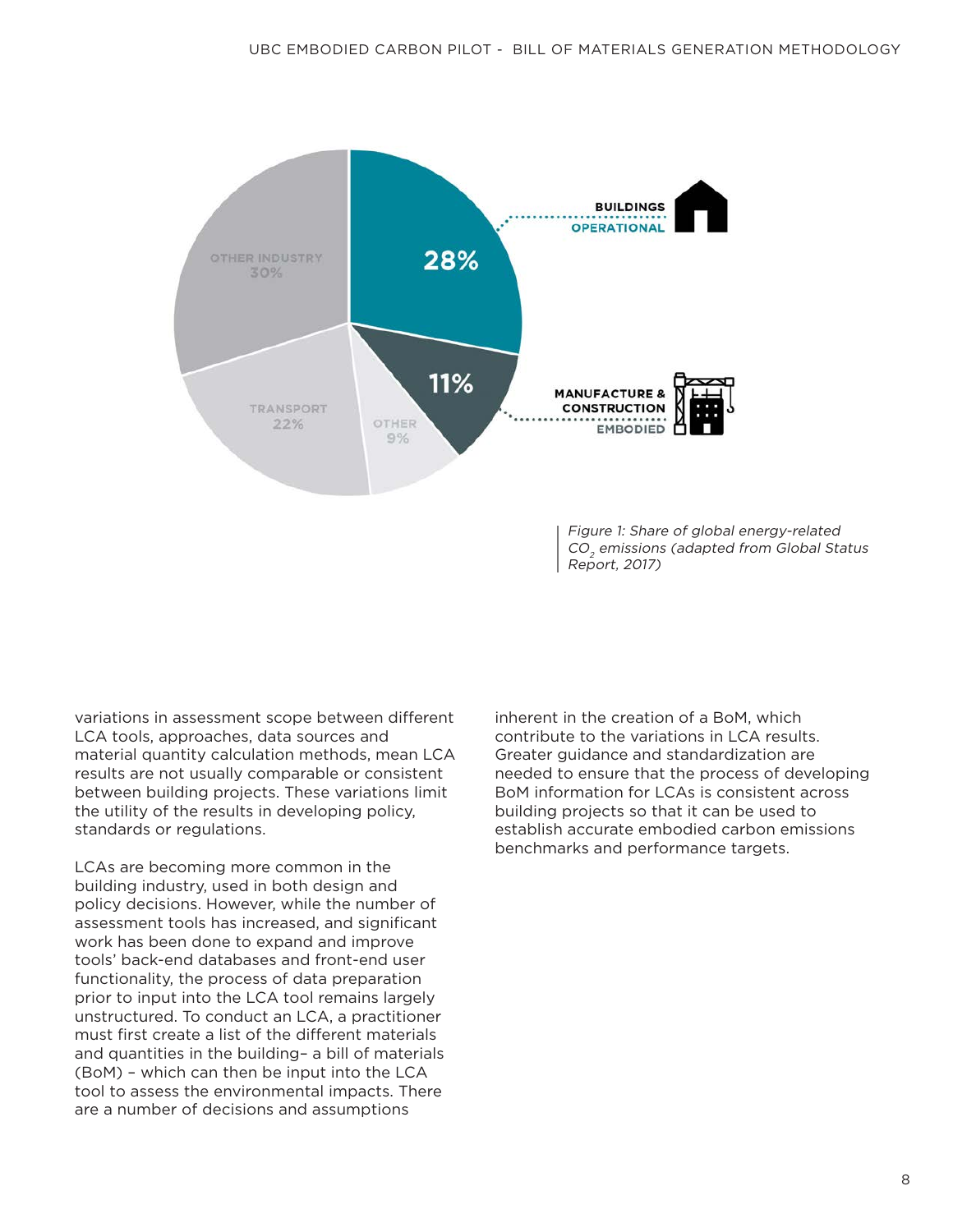## **1.2 Objective**

Developing a comprehensive system for the collection, organization, and manipulation of building and materials data is necessary to support the creation of consistent BoMs to advance the use of LCAs in policy and practice. This paper aims to address the need for more detailed guidance for BoM-based WBLCAs by describing a set of procedures for establishing the parameters of the LCA and generating a building's BoM for input into an LCA tool. The methodology starts by describing the assessment parameters that practitioners should set at the beginning of the data preparation process, then outlines a data preparation methodology as the first step towards a more standardized approach. It also highlights the need for practitioners to document the assumptions and decisions made throughout the BoM and LCA processes.

While primarily focused on embodied carbon emissions and WBLCAs, this methodology describes an approach to compiling data and creating a list of material quantities for input into LCA tools that could be applied to the assessment of other environmental impacts. Understanding the factors that influence this data collection and LCA input process is essential to identify potential inconsistencies and improve future guidelines. This paper provides a descriptive approach, rather than a prescriptive one, to the data preparation process to promote discussion around the need for further development in this field.

## **1.3 Methodology Background**

The methodology described in this paper is based on the process developed in Phase 1 of the Embodied Carbon Pilot (Pilot), conducted by the University of British Columbia Sustainability Initiative in 2019-2020. Learnings from the Pilot are informing policy development and guidelines for embodied carbon assessment, benchmarks, and eventually, performance targets of buildings within and outside the UBC campus.

In Phase 1 of the Pilot, the research team conducted nine embodied carbon assessments with a variety of different parameters: type of building, project data source, design stage, carbon assessment tool, and data input method. Through the various assessments, the research team developed a standardized approach to collecting project information and generating BoMs for input into the assessment tools, while also identifying several research and policy gaps. This methodology is being tested and refined through Phase 2 of the Pilot. While the methodology is focused on the assessment of embodied carbon emissions, it can be broadly applied to other environmental impact categories as well.

## **1.4 Methodology Framework**

Conducting an LCA involves multiple steps which can be categorized in four phases, as set out by the International Organization of Standardization (ISO) in the standards ISO 14040 (Environmental management – Life cycle assessment – Principles and Frameworks) and ISO 14044 (Environmental management – Life cycle assessment – Requirements and Guidelines). These standards provide a framework to ensure consistency, transparency, and reliability in conducting LCAs. The four phases and the iterative nature of conducting LCAs are illustrated in Figure 2.

Another relevant standard applicable to WBLCA is the EN 15978 (Sustainability of construction works – Assessment of environmental performance of buildings – Calculation method). This European Standard describes the process and provides calculation rules for the assessment of the environmental performance of buildings, which are similar to the ISO 14040 standard.

Through our Pilot, we have interpreted the four LCA phases outlined by the ISO 14040 standard series as follows:

**• Goal and Scope Definition** – In this phase, practitioners determine the purpose of the assessment, which components of the building will be assessed, and over which life cycle stages, among other parameters.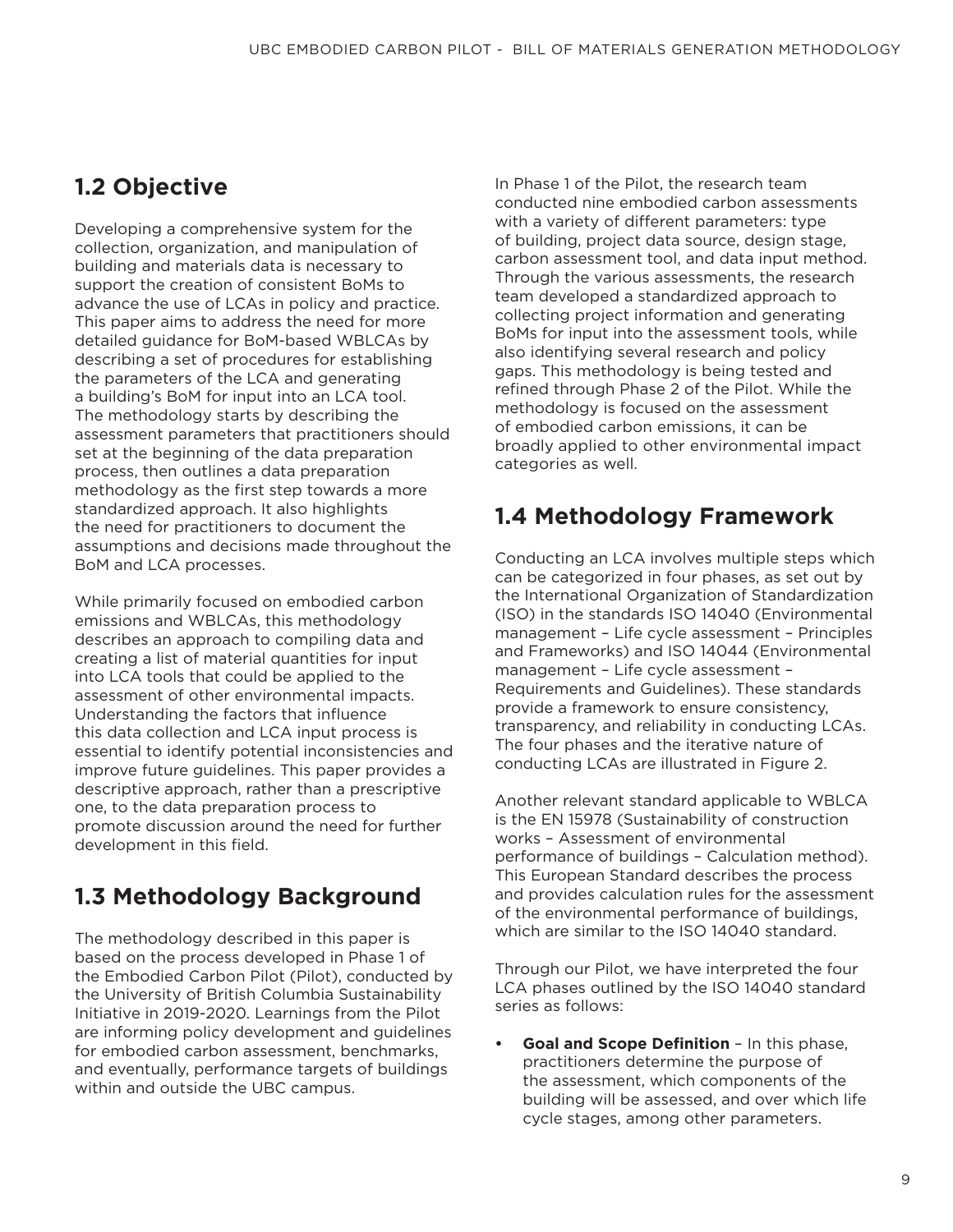- **• Life Cycle Inventory Analysis (LCI)**  In this phase, practitioners compile and quantify inputs and outputs of the building's systems and components throughout its life cycle. For building LCAs, practitioners usually quantify the materials and products within the building and use LCA software tools that estimate the rest of the flows within the system.
- **• Life Cycle Impact Assessment (LCIA)**  In this phase, practitioners use the LCA tools to evaluate the potential environmental impacts of the elements quantified in the LCI through the chosen impact categories (e.g. GWP in the case of embodied carbon). LCA tools calculate these impacts using data from different public or proprietary databases.
- **• Interpretation of LCA** Practitioners interpret the partial and final results within the context of the overall LCA process and assessment system. Some of the considerations for interpreting results include identifying issues from the LCI and LCIA phases (e.g. data limitations, assumptions and exclusions), evaluating the LCA study itself (e.g. consistency and completeness), and other conclusions, limitations and recommendations.

The procedures described in this paper are focused on the first three phases of the LCA framework: 1) goal and scope definition through the assessment parameters; 2) life cycle inventory analysis through the data extraction and quantity calculations; 3) life cycle impact assessment through material mapping, information input into the LCA tool and the output of results. The interpretation phase is briefly discussed and some implications of this phase are mentioned in the context of the first three phases, but it is not the focus of this methodology.

The organization of this paper follows the sequence of decisions and procedures involved in data preparation for a WBLCA. Section 2 details key assessment parameters and highlights front-end decisions required before beginning the actual data collection, emphasizing the importance of understanding and defining the LCA scope. Section 3 describes the data preparation methodology through a series of steps, suggesting specific methods of organizing and classifying data. Section 4 discusses the limitations of this method, including future considerations for the interpretation phase.



Figure 2: LCA process per ISO 14040:2006 and correlation with the Pilot methodology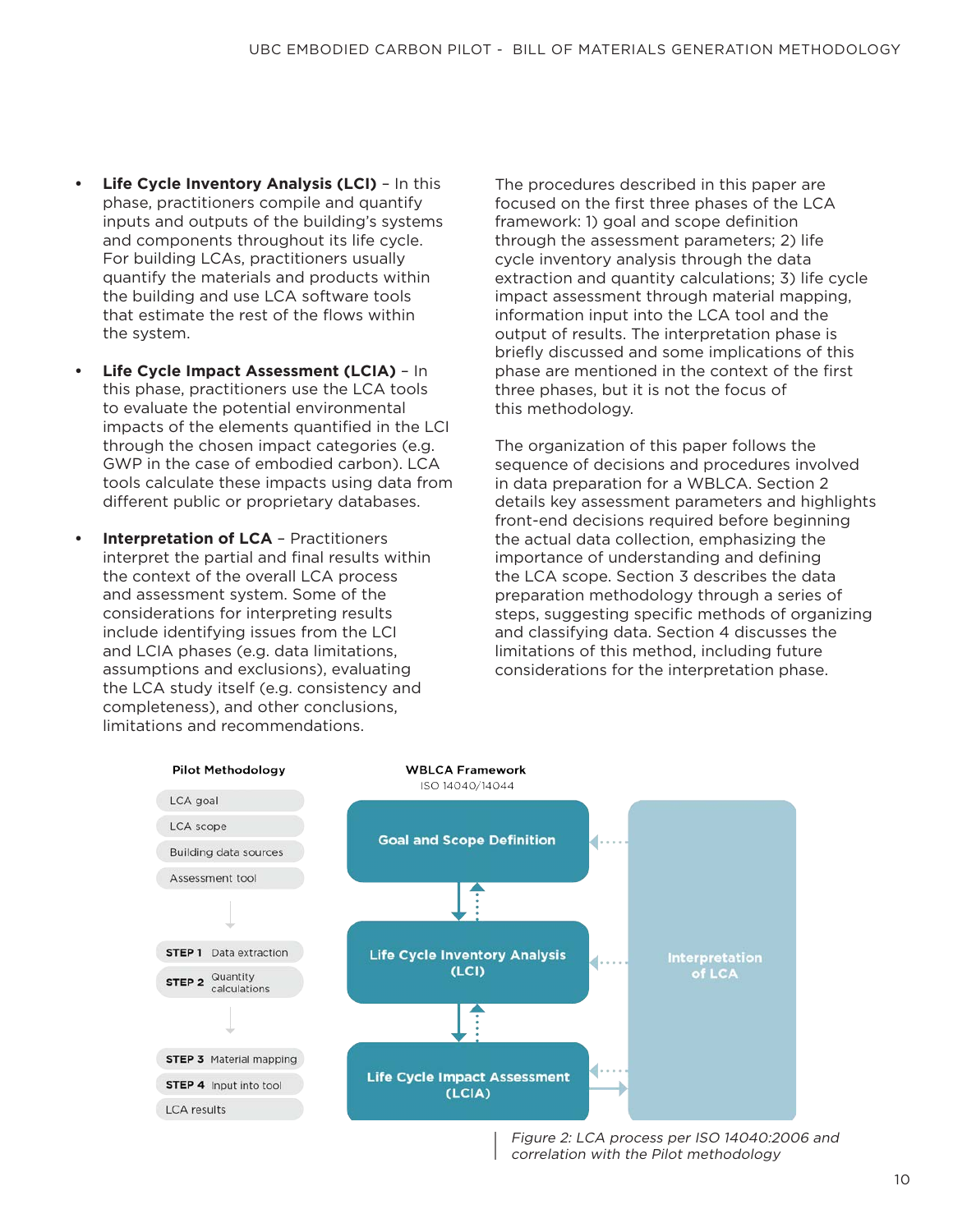## **ASSESSMENT PARAMETERS 2**

Before conducting the LCA, the practitioner must determine the goal and scope of the assessment. These initial decisions set the stage for a successful process by outlining clearly defined parameters, including the LCA goal, scope, timing and data source. LCA results can vary widely based on these parameters, therefore it is important to define them clearly prior to starting the assessment. These factors are described and discussed in this section.

## **2.1 LCA goal**

**LCA Goal** – the goal of the LCA must be determined to set the basis for the assessment. An LCA provides insight on the environmental impacts of a building, and this information can be used for different purposes, which commonly include:

- Assessing various design options, from single components to the entire building, during the preliminary design and design development phases.
- Communicating design decisions and their corresponding environmental impacts to stakeholders.
- Demonstrating compliance with building standards or set targets, whether voluntary or required.
- Compiling data for use as a baseline (e.g. singular comparison building) or benchmark for future performance targets.
- Informing academic, industry, or policy research.

Each of these goals requires different considerations for the assessment's scope, data source, tool and input method, and project phase. For example, an LCA to help select between different design options would be conducted towards the beginning of a design process and would probably only include building systems relevant to the options (e.g. the roof system or structural materials). The BoM for a design-decision LCA would use estimates of component sizes and generic industry information about the materials. On the other hand, an LCA to demonstrate that a building meets a certain performance target would be conducted when the design is complete and would include a more comprehensive list of components in the major building systems such as structure, foundation and envelope. This BoM would use exact information on the size and material composition of the specific products used in that building.

**Assessment Timing** – Depending on the goal, the assessment may be conducted at different points in the project design or construction process, or even after building occupancy. As the building design is developed, the project data sources become progressively more detailed and it is important to identify the appropriate data source and level of development that best supports the purpose of the LCA, whether it be for certification, benchmarking, research, or design decision-making.

For example, an LCA based on early design documents would not reflect the actual building's materials but would be useful for project teams to select between different options, taking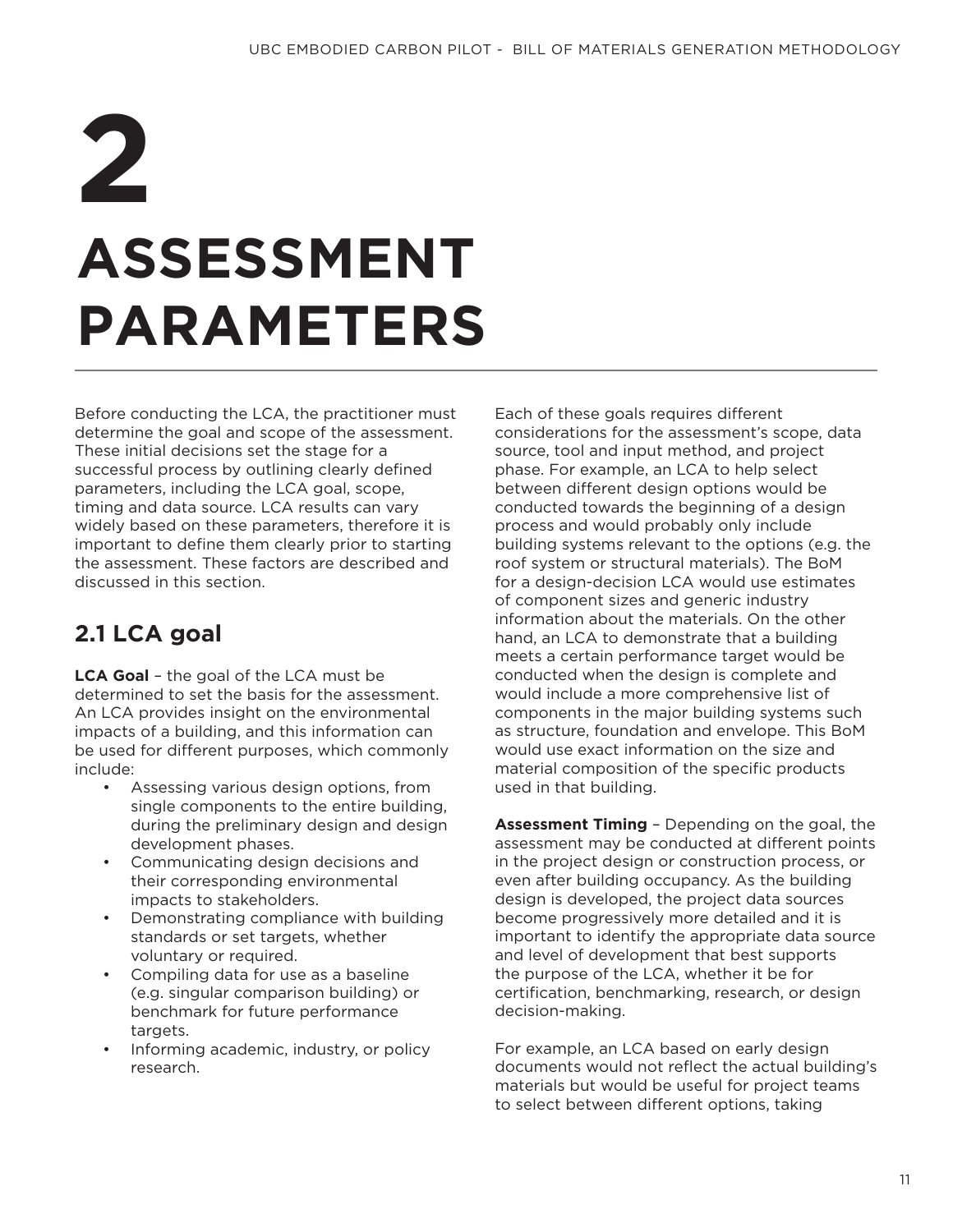environmental impacts into consideration. In contrast, as-built documents that include detailed information on all building elements and components are better suited for reporting on performance, since they provide a more accurate estimate of the actual building material quantities.

## **2.2 LCA scope**

The LCA scope should be well defined to ensure that the breadth, depth and detail of the study are compatible with the goal. LCA scope includes:

- Object of assessment
- System boundary (life cycle stages)
- Reference study period

If the LCA is a comparative assessment for design decision-making or for certain certifications, a functional equivalent should also be defined. The functional equivalent is a baseline building that represents the required characteristics and functionalities of the building to be assessed. This could be an actual or theoretical model building.

**Object of Assessment** – The object of assessment is defined as the construction elements included in the LCA scope. Broadly, WBLCA typically includes the building's structural and envelope elements (Bowick et al., 2017). These can be described in terms of a building classification system, which breaks down building assemblies into standardized categories and sub-levels, providing an organizational structure for classifying elements.

Building classification systems provide a standardized framework for organizing detailed information about a building's materials, products, and activities. Three common building classification systems used in North America are MasterFormat, UniFormat and OmniClass, which are all supported by the Construction Specifications Institute (CSI) and Construction Specifications Canada (CSC). Each system organizes information differently, although overlap between the systems does

exist. Practitioners should use the building classification system that best aligns with their project documentation and selected LCA tool.

When defining the scope, the assembly detail should also be determined. This term refers to the depth of detail, or 'completeness', of the construction elements within the object of assessment. For example, for an object of assessment that contains exterior walls, assembly detail refers to which components or layers within those walls should be included. This consideration is one of the more difficult to prescribe and relies heavily on the purpose of the assessment, the information available from the project data source and the practitioner's interpretation and experience. Maintaining a consistent assembly detail for objects of assessment between projects, such as for benchmarking, would need standardized requirements and detailed guidelines, as well as a rigorous approach to decision-making (e.g. the level of detail used for curtainwall mullions should correspond to the level of detail used for other window and door frames). While determining the assembly detail often occurs on a case-by-case basis due to each building's unique assemblies, Figure 3 illustrates an example of inclusion and exclusions within an assembly.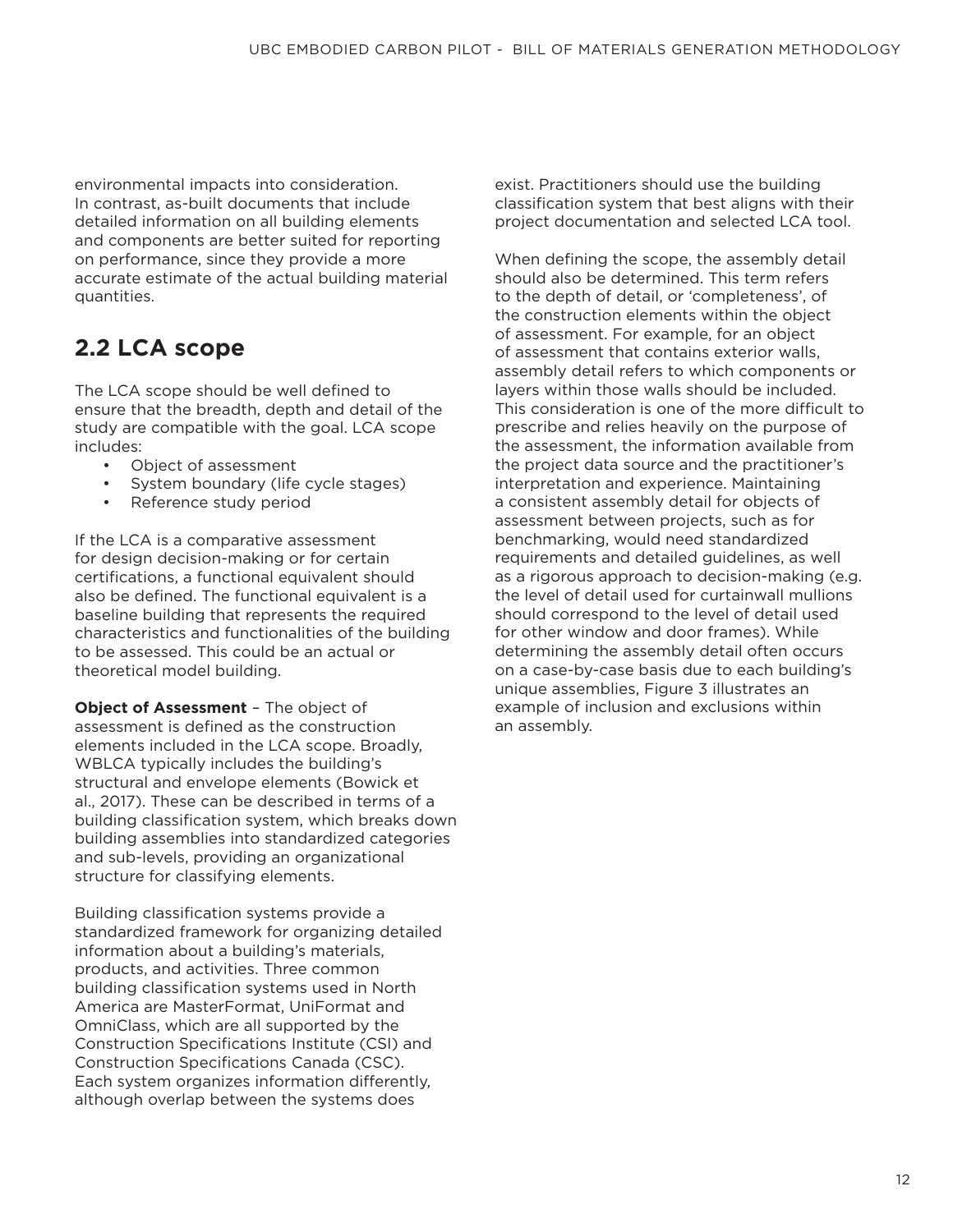| Level 1            | <b>Level 2</b>                               | Level 3                                                | Level 4                                                                                                                                                         | <b>Included</b><br>materials /<br><b>assemblies</b>        | <b>Excluded</b><br>materials /<br>assemblies                                                                         |
|--------------------|----------------------------------------------|--------------------------------------------------------|-----------------------------------------------------------------------------------------------------------------------------------------------------------------|------------------------------------------------------------|----------------------------------------------------------------------------------------------------------------------|
| А.<br>Substructure | A10<br>Foundations                           | A1010<br>Standard<br>Foundations                       | A1010.10 Wall Foundations<br>A1010.10 Column Foundations<br>A1010.90 Standard Foundation<br>Supplementary Component                                             | Concrete<br>Masonry<br>Treated wood<br>Rebar<br>Insulation | Stirrups<br>Draining<br>materials<br>Filter fabrics<br>Water barrier                                                 |
|                    |                                              | A1020<br>Special<br>Foundations                        | A1020.10 Driven Piles<br>A1020.15 Bored Piles<br>A1020.20 Caissons<br>A1020.30 Special Foundation Walls<br>A1020.40 Foundation Anchors<br>A1020.50 Underpinning | Concrete<br>Rebar<br>Insulation                            | Subbase layer<br>Vapour barrier<br>Waterproofing<br>barrier<br>Framework<br>Expansion/<br>control joints<br>Finishes |
|                    |                                              |                                                        | A1020.60 Raft Foundations                                                                                                                                       |                                                            |                                                                                                                      |
|                    |                                              |                                                        | A1020.70 Pile Caps                                                                                                                                              |                                                            |                                                                                                                      |
|                    |                                              |                                                        | A1020.80 Grade Beams                                                                                                                                            |                                                            |                                                                                                                      |
|                    | A20 Subgrade<br>Enclosures                   | A2010 Walls<br>for Subgrade<br>Enclosures              | A1020.10 Subgrade Enclosure Wall<br>Construction<br>A1020.20 Subgrade Enclosure Wall<br>Interior Skin                                                           | Concrete<br>Masonry<br>Rebar<br>Gypsum board               | Vapour barrier<br>Water barrier                                                                                      |
|                    |                                              |                                                        | A1020.90 Subgrade Enclosure Wall<br><b>Supplementary Components</b>                                                                                             | Insulation                                                 |                                                                                                                      |
|                    | A40 Slabs-on-<br>Grade                       | A4010<br>Standard<br>Slabs-on-<br>Grade                |                                                                                                                                                                 | Concrete<br>Rebar<br>Insulation                            | Subbase layer<br>Vapour barrier<br>Water barrier<br>Framework<br>Expansion/<br>control joints<br>Finishes            |
|                    |                                              | A4020<br>Structural<br>Slabs-on-<br>Grade              |                                                                                                                                                                 | Concrete<br>Rebar                                          | Finishes                                                                                                             |
|                    |                                              | A4030 Slab<br>Trenches                                 |                                                                                                                                                                 | Concrete<br>Rebar                                          | Finishes                                                                                                             |
|                    |                                              | <b>A4040 Pits</b><br>and Bases                         |                                                                                                                                                                 | Concrete<br>Rebar                                          | Finishes<br>Anchor bolts                                                                                             |
|                    |                                              | A4090 Slab-<br>on-Grade<br>Supplementary<br>Components | A4090.10 Perimeter Insulation<br>A4090.20 Vapour retarder<br>A4090.30 Waterproofing<br>A4090.50 Mud Slab<br>A4090.60 Subbase Layer                              | Insulation                                                 |                                                                                                                      |
|                    | A60 Water &<br><b>Gas Mitigation</b>         |                                                        |                                                                                                                                                                 |                                                            |                                                                                                                      |
|                    | A90<br>Substructure<br>Related<br>Activities |                                                        | $\overline{\phantom{a}}$                                                                                                                                        |                                                            |                                                                                                                      |

Figure 3: Example of assembly details included/excluded from the substructure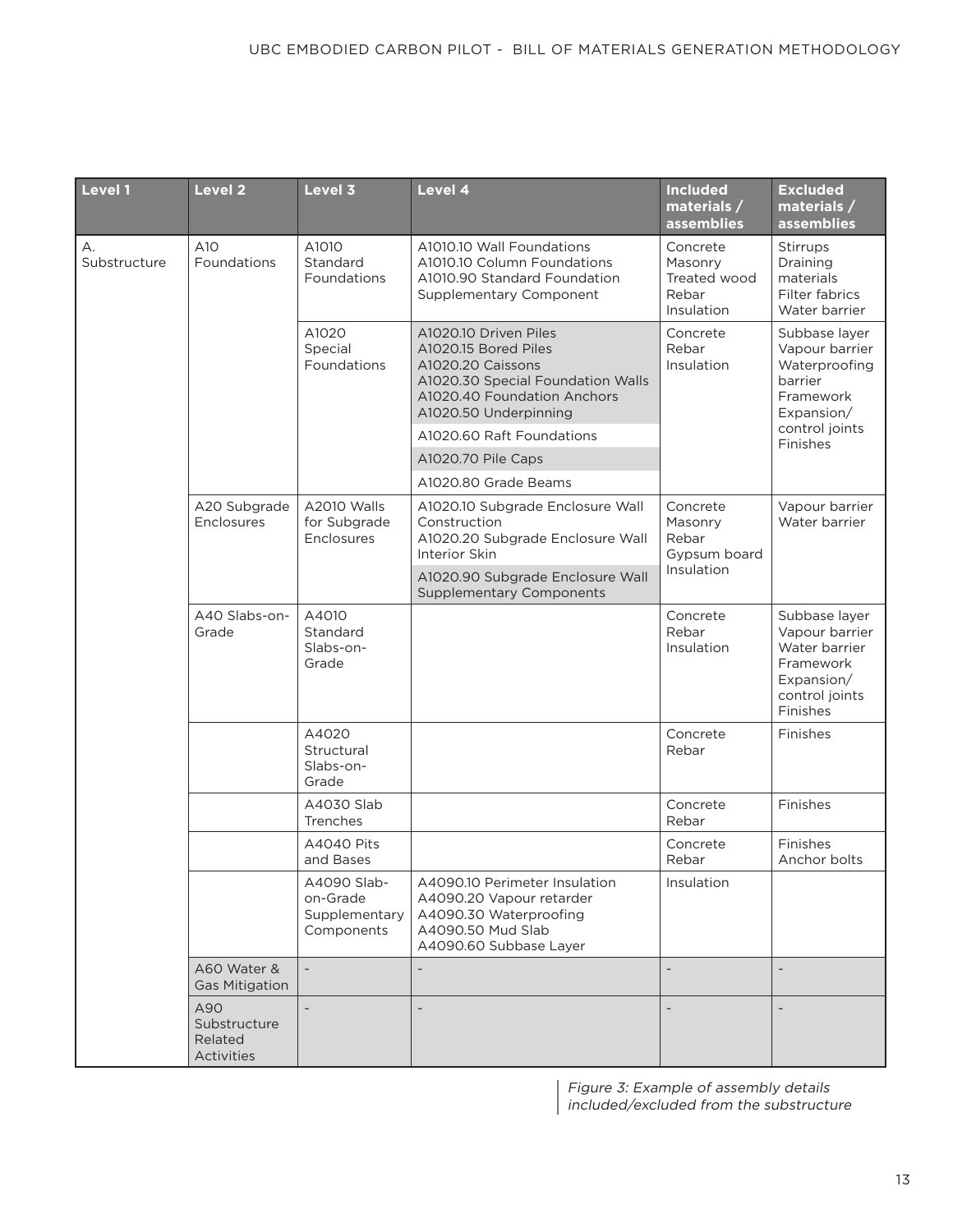**System Boundary** – The system boundary refers to the life cycle stages that are included in the LCA. The diagram below (Figure 4) shows an overview of the building life cycle stages: product, construction process, use, and endof-life, as well as benefits and loads beyond the building life. It also shows a more detailed breakdown of the modules within each stage. All LCA tools have default system boundaries, which can vary between tools. Some tools allow the users to limit the system boundary or will calculate certain life cycle stages only if the user inputs additional information. A common

example is operational energy and water use, which may be within a tool's capacity to include in the LCA results but requires additional information about the building's anticipated operations that the user must input.

**Note:** Although modules B6 and B7 – operational energy and water use – are part of the LCA system boundary, the results from these modules are excluded when assessing embodied carbon, since these represent the operational emissions of the building and not the embodied emissions.



Figure 4: Embodied carbon building life cycle stages and modules per EN 15978:2011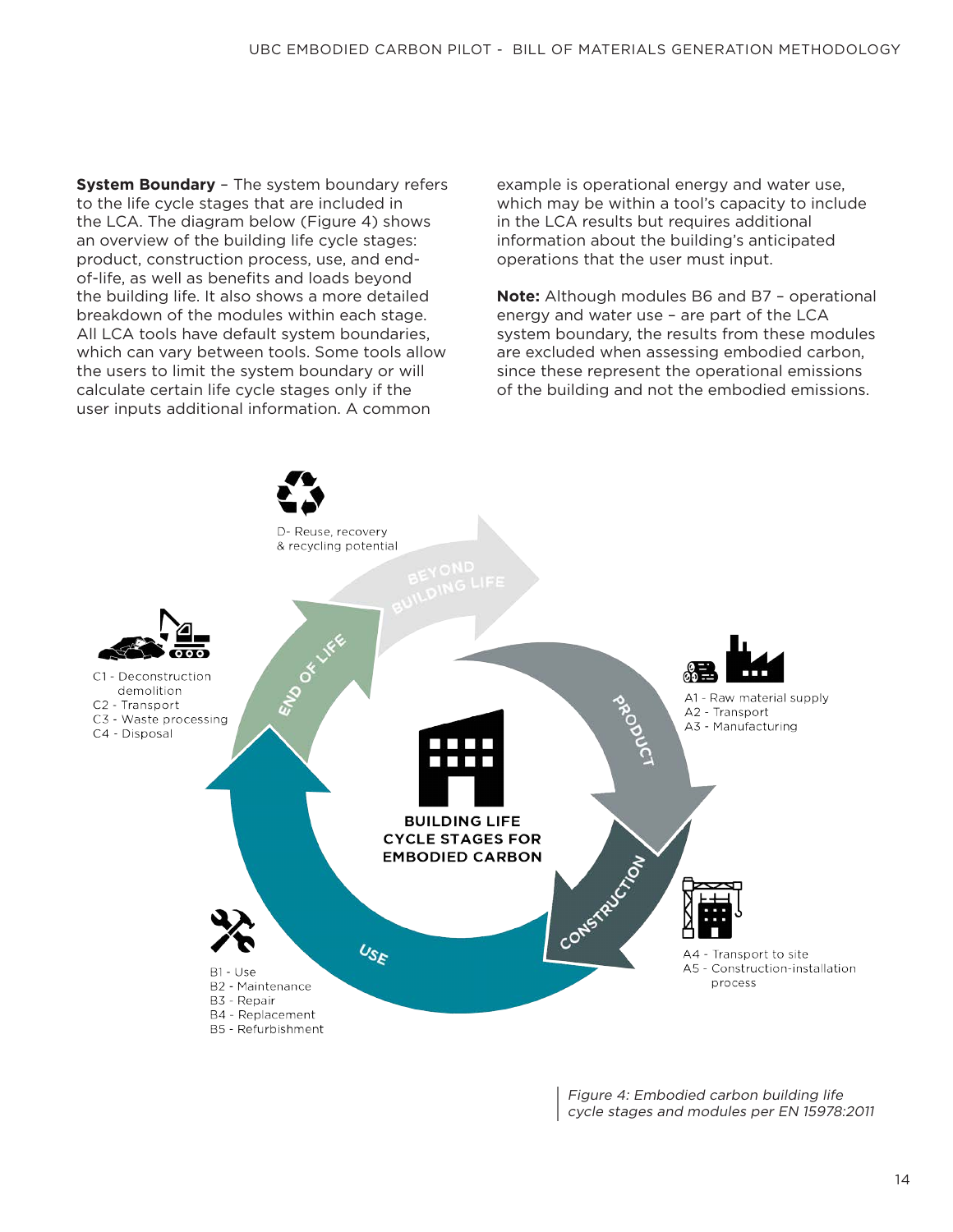**Reference Study Period** – The reference study period is the period over which the building is being assessed. The reference study period often corresponds to the required service life of the building. However, it may differ from the required service life depending on the LCA goal or the regulatory or certification requirements for the LCA. In case the required service life and the reference study periods are different, the EN 15978 standard recommends applying a factor to account for the difference between the two.

Whole-building LCA tools allow the practitioner to specify the reference study period, which will only impact the 'use' life cycle stage (modules B1-B5 plus B6-B7 when evaluating operational uses). Most buildings in North America have a required service life ranging from 50 to 100 years, or sometimes less.

## **2.3 Building data sources**

The project data source is the point of origin (document, list, model, drawing, etc.) from which practitioners can gather information about the building's assemblies and material quantities. Project data sources may be further classified as:

- **• Primary** measured quantities, e.g. from a purchase order, purchase receipt, etc.,
- **Project-specific** quantities derived from building project documentation, e.g. BIM, project drawings, etc.,
- **• Product-specific** data taken from product information such as EPDs and LCAs, or
- **• Secondary**  industry-average data from databases, libraries, etc. (National Research Council Canada, 2021).

The data classification represents the level of accuracy of each source. Primary and projectspecific data sources usually provide the most detailed and theoretically accurate information about the quantities and materials in the building. Product-specific and secondary sources are not project dependent and are industry averages, approximations and estimates. The level of accuracy, however, is not always directly related to the data quality. For example, the

completeness of a measured quantity (primary) may be so poor that other available sources (project-specific, product-specific, or secondary) are a better choice.

The most appropriate data source to use depends on the LCA purpose, the project timing and the availability and quality of information. For example, to conduct LCAs on buildings in the planning and early design phase, it may be necessary to use secondary data as the project-specific materials or quantities may not be specified yet. Conversely, for buildings nearing completion, primary and projectspecific data should be available through project drawings, specifications, shop drawings or procurement documents.

Three common project-specific data sources that are widely used to source building information for LCA purposes are project drawings, cost estimates and building information models.

- **• Project Drawings** project drawings typically used to generate a BoM are the architectural and structural sets, including plans, elevations, sections, and details. These can be supplemented by other documents, such as specifications or shop drawings, which provide information on specific materials and quantities. Quantity takeoffs are performed to extract material quantities from these documents often with the help of digital measurement software (e.g. Bluebeam Revu). Using the project drawings as a data source requires knowledge of quantity takeoff methods and common construction assemblies and techniques. It requires professional judgement on the practitioner's part and can be time-consuming.
- **• Cost Estimates**  cost estimates detail the anticipated material quantities and associated material and labour costs of a building. They are typically prepared by a professional cost estimator or construction manager, and the list of material quantities can be used as a data source for conducting an LCA. Data preparation from cost estimates, which are typically arranged according to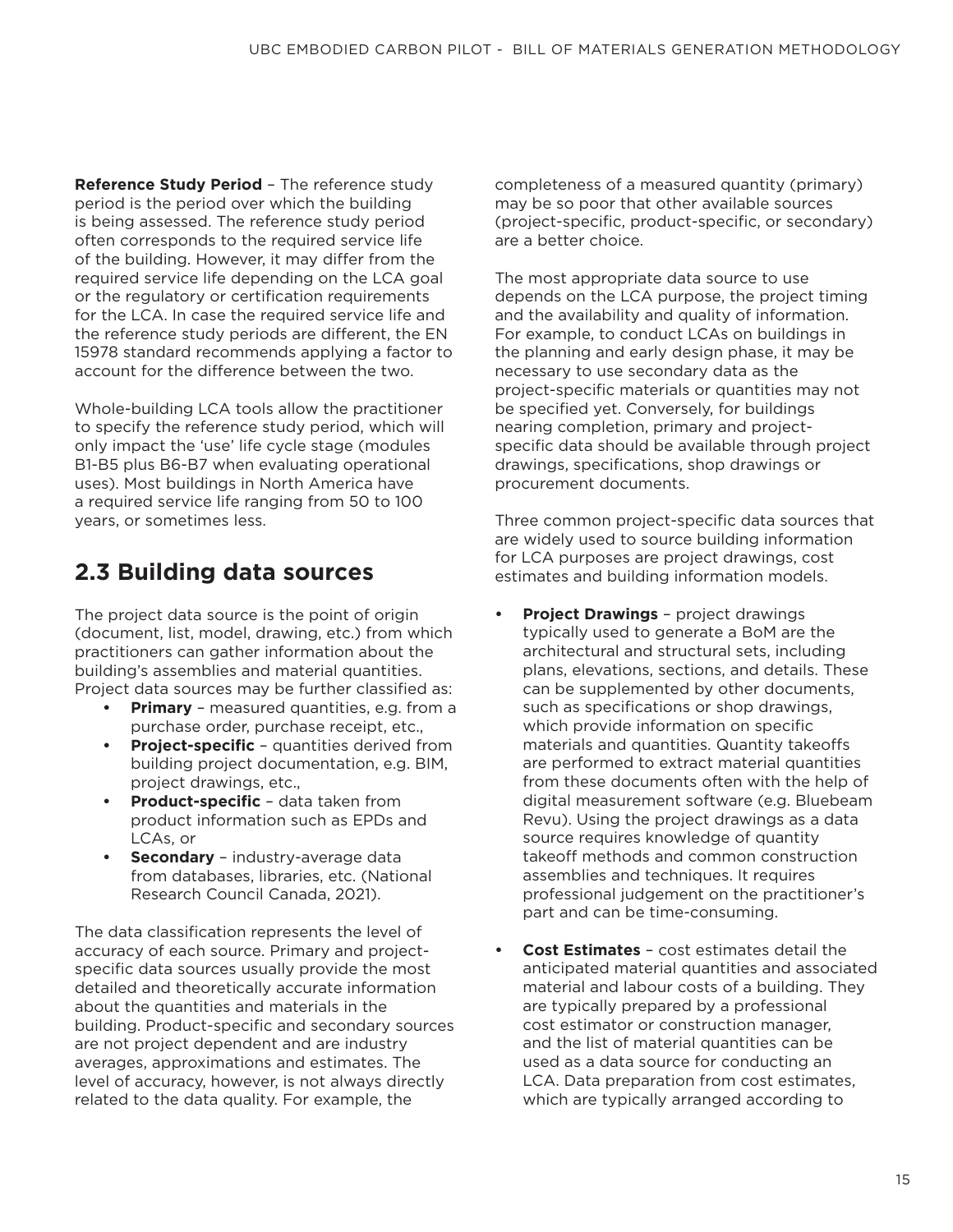a standard building classification system, requires minimal processing but will reflect the choices and assumptions of the estimator. In addition, cost estimates are prepared primarily to assess costs and may not necessarily include all relevant materials for estimating environmental impacts.

**• BIM models** – Building information models, also known as BIMs or BIM models, are a virtual 3D representation of a building and contain information and parameters about its design. The modelling software may allow extraction of assembly information and material quantities directly from the 3D model (e.g. via material takeoff schedules in AutoDesk Revit). With BIM models, the composition of the list of materials depends heavily on the model's level of development (LOD)<sup>1</sup> and purpose. For example, BIM models that are only used for visualization purposes might not have all the relevant information to conduct an accurate assessment, as important assembly and component details may have been omitted for ease of modelling. Specialized knowledge of the BIM software is needed to extract the data and determine whether quantities are being aggregated correctly, and further manual calculations are often required for certain materials or assemblies that are missing from the model. While the use of BIM models appears to be straightforward and quick, additional troubleshooting and data processing is often required.

## **2.4 Assessment tools**

A range of software tools intended for the building design community are available for conducting WBLCA and for assessing embodied carbon. The selection of a specific tool should be made along with, and based on, the other assessment parameters (i.e. LCA goal and timing, scope and data source). It is also important to consider a specific tool's attributes, such as the system boundary, the data input method and the results format. In addition, each tool draws on its own database of environmental impact information, which will influence the accuracy, applicability and comparability of results.

#### **2.4.1 System boundary**

**WBLCA Tools** – WBLCA tools estimate a building's environmental impacts over the specified reference study period and include detailed impact information for all life cycle stages and a range of environmental impact categories. The system boundary and impact categories may be adjusted by the user based on the study's goal, scope, and input requirements, narrowing its focus to a particular aspect. Three well-established WBLCA tools in North American are Athena Impact Estimator for Buildings (Athena IE4B), One Click LCA, and Tally.

**Embodied Carbon Calculators** – Embodied carbon calculators offer a more targeted view of a building's impact, focused solely on embodied carbon emissions. These tools often have a more limited system boundary focused only on the embodied carbon emissions from production and based on data from product manufacturers. Carbon assessment tools are not intended to be used to perform a full overview of a building's life cycle impacts, but rather to provide a streamlined approach for practitioners to make design and procurement decisions based on the embodied carbon emissions for specific products or materials. An example of an embodied carbon assessment tool is the Embodied Carbon in Construction Calculator (EC3).

<sup>1</sup> BIM LOD is an industry standard that defines various development stages of the building in BIM and is used as a measure of the service level required. It is the equivalent of specifying the design development phase in the creation of project drawings. For example, LOD 100 would correspond to pre-design, LOD 200 to schematic design, LOD 300 to design development, LOD 400 to IFC documentation and LOD 500 to asbuilt documentation.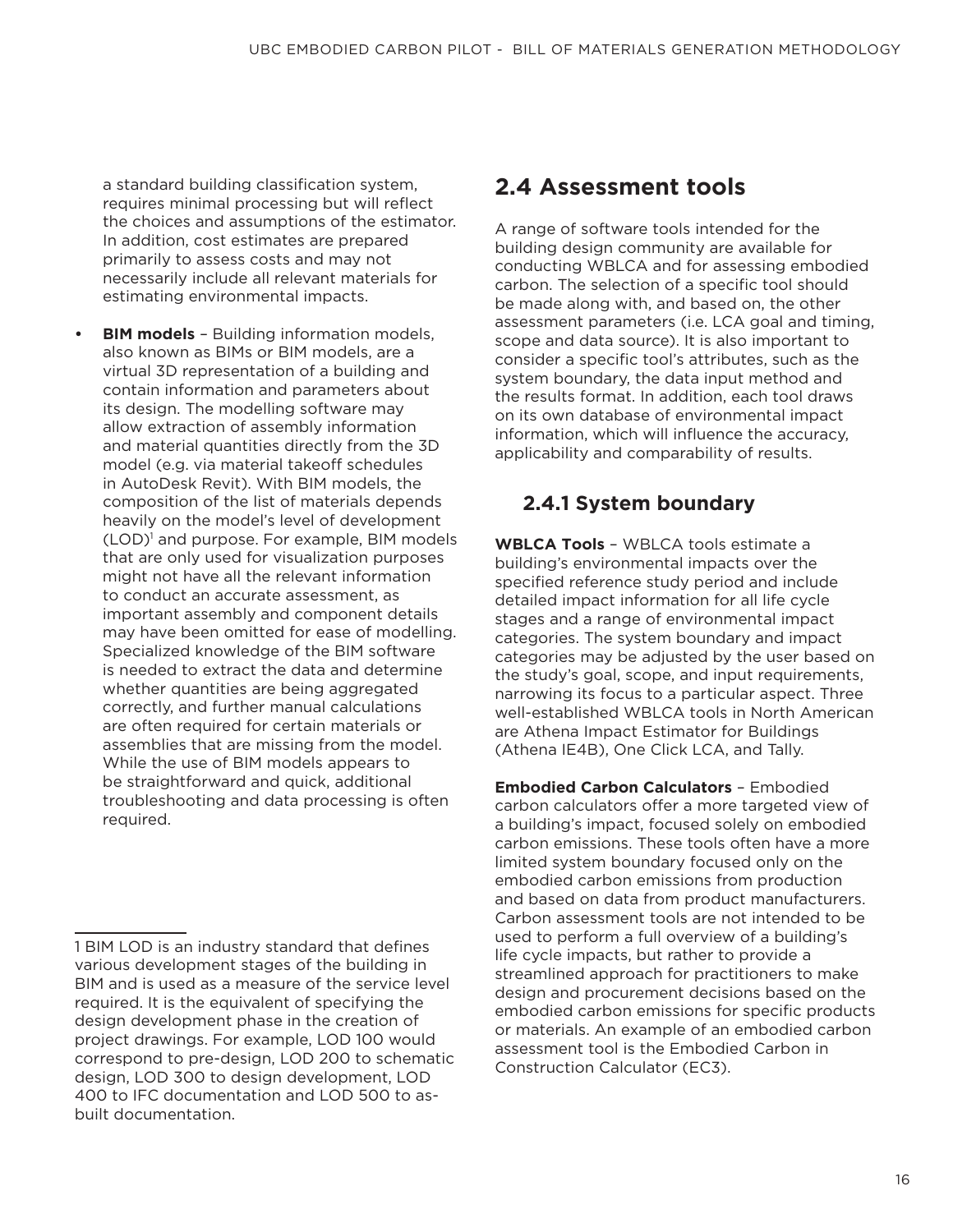It is important to distinguish the capabilities of these tools based on the system boundary and select the type of tool that meets the goal and scope of the LCA. Embodied carbon calculators that only address upfront carbon emissions from production are better suited to choosing among products within a narrow category and where all other life stages are considered equal. For example, choosing between different manufacturing sources of similar roofing products that will likely have similar life spans and disposal requirements. However, an LCA tool with a more comprehensive system boundary will provide a more accurate assessment of the impacts from different types of roofing systems, with different material compositions, recycling potential and replacement rates.

#### **2.4.2 Data input methods**

Each WBLCA tool and embodied carbon calculator has a different user interface and process for inputting material quantity data into the tool. The different data input methods may offer a range of advantages and/or disadvantages, depending on the purpose of the LCA, project data source and scope of the assessment. A selection of common input methods from popular WBLCA tools in North America is discussed below.

**BoM Input Method** – The BoM input method allows users to upload or manually enter their compiled list of material types, quantities, and other relevant data. While each LCA tool has its own unique materials database and may require different levels of specificity, this input method is relatively simple provided the data processing has been largely completed prior to input. The BoM input method requires a thorough accounting of relevant material quantities present in the project and therefore requires a consistent approach to data preparation to ensure reliability on inputs and results.

• For Athena IE4B BoM input method, quantities are uploaded via an Excel file, and columns and rows are manually mapped to their corresponding data type. The user then selects or confirms the material categories, types, names, quantities, conversion factors, and units of measure for the table entries.

• One Click LCA and EC3, web-based tools, require manual input of each quantity and selection of materials via drop-down lists or searchable databases. Items are entered oneby-one into their corresponding assembly categories, with the user able to control a wide range of data specific to each item, such as material name, quantity, transport, service life, construction waste, and repair percentages.

**BIM-Integrated Input Method** –The BIMintegrated input method allows for material quantities to be extracted directly from the BIM model to the LCA tool with little required intermediate data processing, typically in the form of a software plug-in. It requires compatibility between the modelling software and LCA tool software.

- In Tally, an AutoDesk Revit plug-in, users specify material parameters within the project browser which consists of defining reference and takeoff information for each entry in the BIM model to create the BoM. As the design changes, the BoM automatically updates allowing architects and engineers to see in real-time the impact their design choices have on their buildings' environmental impacts (Kieran Timberlake, 2020).
- One Click LCA offers a downloadable Revit plugin that automatically imports the materials and assemblies from the BIM model into One Click LCA. Mapping materials follows a similar procedure as the BoM input for the web-based tool.

**Assembly Input Method** – The assembly input method is specific to Athena IE4B and is primarily intended for projects in early design development where less detail is known. Instead of material quantities, building assembly data is entered via dialogues in Athena IE4B component categories: roof, wall, floor, foundations, and columns and beams. Input data varies, but often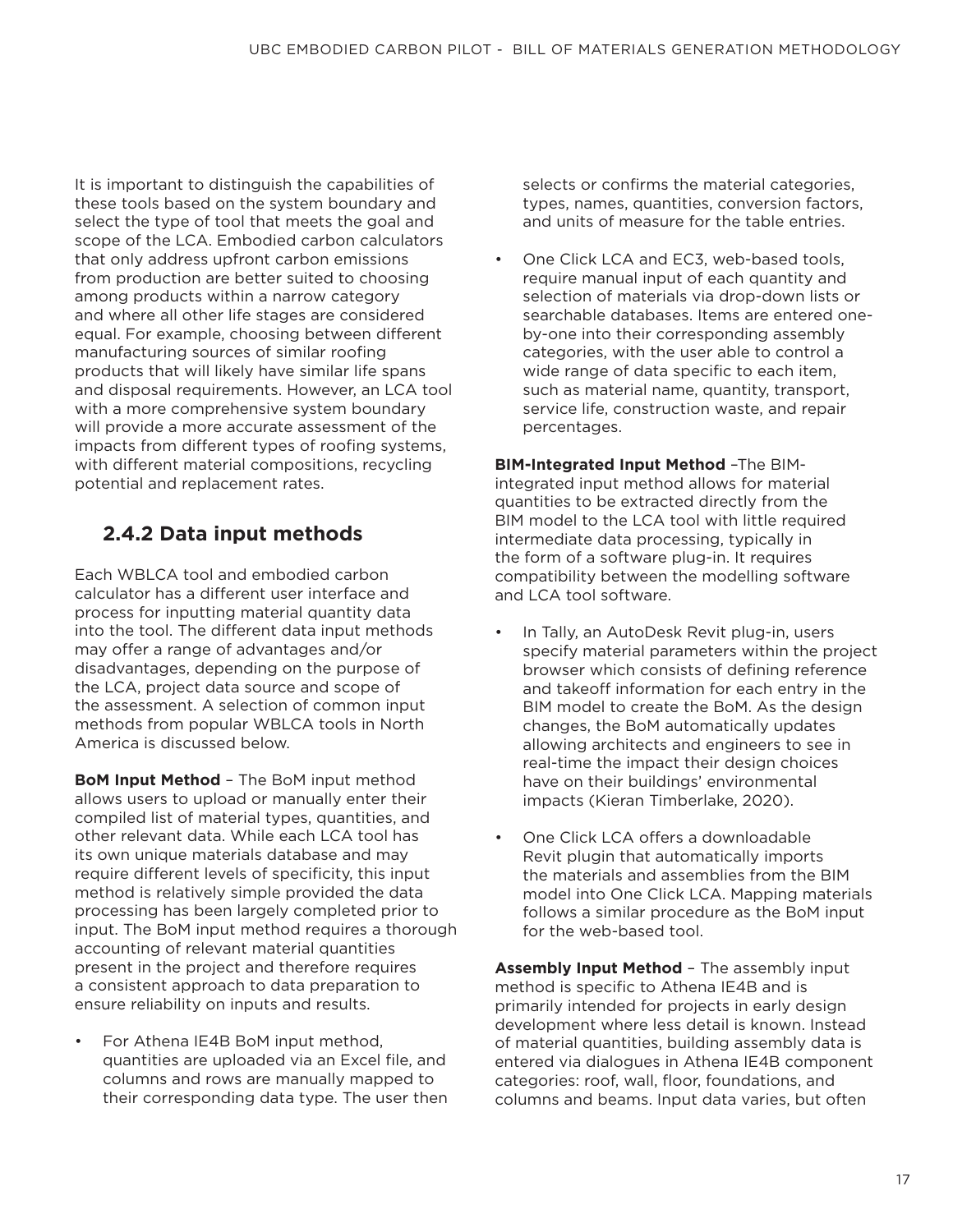requires specification of the assembly type, its sub-components, and characteristics such as dimensions, spans, spacing, loading, strength, assembly layers, and opening sizes. The project data source, either drawings or models, must be robust enough to provide this type of detail. The assembly input method does not adapt well to non-standard, complex, or detailed geometries or assemblies, and limits the user's ability to control the input of certain assemblies and details. For example, column and beam sizes are primarily determined by loading rather than dimension inputs. Athena IE4B assembly input method also adds more details, such as fasteners and finishes, which suggest a more comprehensive picture of the building's materials but is not controlled by the user and is based on assumptions within the tool's internal algorithm.

#### **2.4.3 Results format**

Each tool has its way of displaying the LCA results. Results may be broken down by building element, material type, life cycle stage, etc. These might be displayed in an online portal or exported in various file formats, and shown in table or graphic forms. Attention should be given as to how the tool generates the output reports to ensure it will provide the results in the format and level of granularity that is useful for the purpose of the LCA.

#### **2.4.4 Tool databases**

Life cycle databases in the background of WBLCA tools and embodied carbon calculators allow them to deliver sophisticated LCA results without requiring users to be LCA experts. This underlying data addresses the environmental impacts of materials and products, and may also include data on energy resources, processes (e.g. construction activities), and data on assumptions about the future ("scenarios"). These databases may be public or proprietary and are ideally kept up to date as new information becomes available. Sources of data that may be used in the tools include life cycle inventory data, scenario data and environmental product declarations (EPDs).

**LCI data** – A life cycle inventory database is a collection of detailed inventory data for many products, processes and materials. The data is a compilation of the input and output flows for each product system. The flows include the energy, water and resource inputs to the product system, and the outputs to air, land and water. This data is the foundation of life cycle assessment – the inventory data is assessed using a life cycle impact assessment method to determine the consequences of the flows on environmental impact categories such as global warming potential. Some WBLCA tools rely on LCI data as the primary underlying data source.

**Scenario data** – For WBLCA to cover all the life cycle stages, scenario information is needed. This includes assumptions about transportation distances and modes for delivery of products to the construction site, energy use in construction, repair and replacement schedules for products, maintenance, disposition of the building materials at end of life, and landfill dynamics. Some of this information can be input by the user (if known), however, many tools include these standardized assumptions as a background dataset.

**EPDs** – An environmental product declaration is an independently verified document that provides a summary of LCA results, based on applicable product category rules (PCR) and typically in compliance with relevant standards including ISO 21930, EN 15804 and ISO 14025. There are several different types of EPDs. One primary distinction is life cycle stages included in the results; many EPDs are cradle-to-gate only (the A1-A3 modules). Other EPDs are "cradleto-gate with options", which means A1-A3 plus some of the other stages. An EPD can also be cradle-to-grave, although this is rarely seen at present. Another key distinction is between EPDs that represent the average for a group of similar products, sometimes called "industry-average" EPDs, and EPDs that are specific to a particular product and a manufacturing site, sometimes called "product-specific" EPDs. Some embodied carbon calculators and WBLCA tools rely on EPDs as their primary source of data.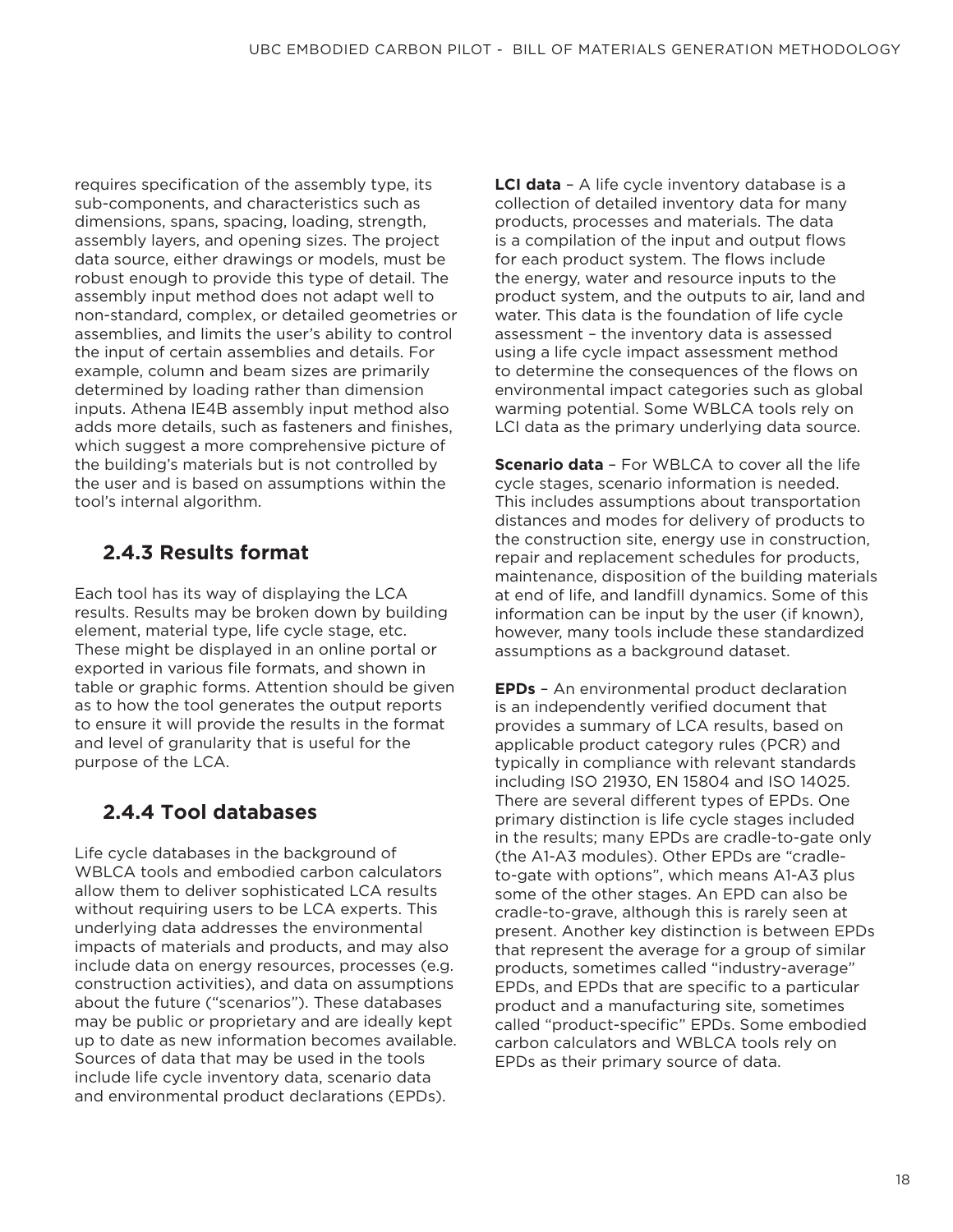## **BOM GENERATION METHODOLOGY FOR WBLCA 3**

## **3.1 BoM classification**

The methodology developed through the Embodied Carbon Pilot is for practitioners to generate a BoM for input into a WBLCA tool. The BoM is the estimated quantity of materials included in the building scope, typically excluding construction by-product waste material. However, additional clarification is required as there are multiple steps to developing a BoM for input into an LCA tool, each of which produces a list of material quantities that could be classified as a BoM. The breakdown of these different classifications is detailed below in order of the process's progression and includes four different types of BoM data: Raw Data, Building BoM, Modified BoM, and Output BoM.

**Raw Data** – This is the data extracted directly from the project data source with no significant processing. Raw Data typically encompasses material quantities that:

- Include unnecessary information for LCA purposes (e.g. costing data or materials beyond the LCA scope)
- Require further breakdown of assemblies (e.g. wall assemblies that need to be broken down into their material layers)
- Require calculation or translation into standard units (e.g. calculating the volume of a beam from given dimensions)
- Require organization or formatting (e.g. grouping into UniFormat divisions)
- Require material selection or further clarification (e.g. specifying a wood column as GLT)

**Building BoM** – After the Raw Data is processed, it becomes the Building BoM. This BoM is the most accurate representation of the materials specified in the building design or contained in the actual building, bounded by the object of assessment scope and level of accuracy from the data source. It is presented as a list of materials shown in commonly used units and usually organized according to UniFormat or MasterFormat. The Building BoM represents the material quantities of the building of interest and, therefore, is the BoM that should be used for comparison between projects and collected for benchmarking.

**Modified BoM** – Once the LCA tool is selected, the Building BoM is then transformed into the Modified BoM by mapping the actual building materials to the options available in the WBLCA tool's database. This mapping step creates a list of material quantities that is ready to be input into and assessed by the WBLCA tool. This mapping can be done manually or may be a function of the tool itself. Either way, the replacements and alterations should be documented to differentiate the Building BoM from the Modified BoM. The materials listed in the Modified BoM sometimes require:

- Greater specificity (e.g. specifying the concrete strength)
- Less specificity (e.g. choosing a generic material like rigid insulation instead of proprietary manufacturer product name)
- Adjustment of quantities or units (e.g. adjusting the multiplication factor based on the given gypsum wall board thicknesses in the LCA tool's materials database)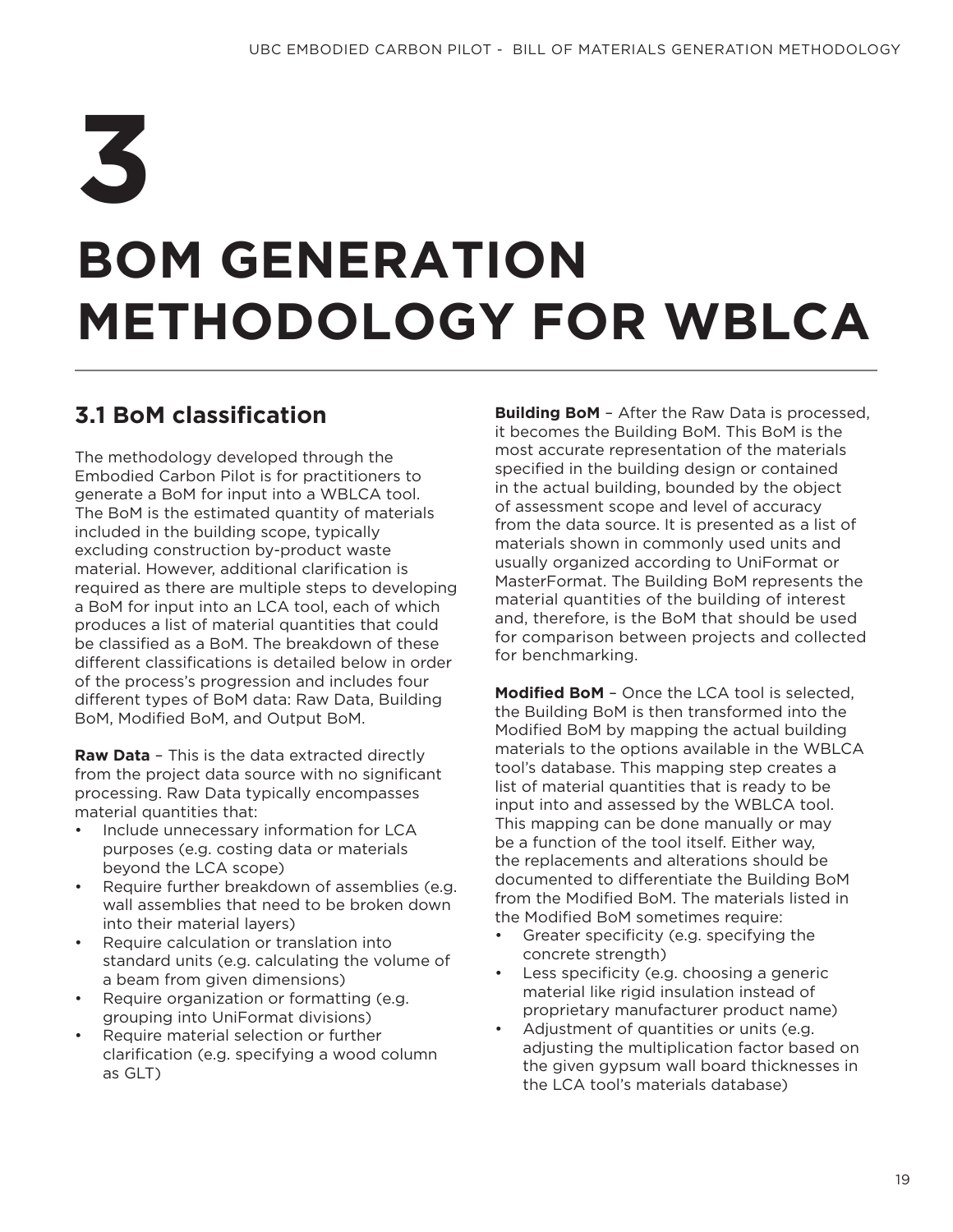- Substitution (e.g. using steel wall cladding as a proxy for zinc panels, or dividing a compound material like fibreglass insulation with foil facer into two separate materials)
- Exclusion (e.g. eliminating materials/ assemblies that don't have reasonable approximations in the materials database).

**Output BoM** – After the Modified BoM is input into the LCA tool, the tool's internal algorithm may apply further modifications to the material quantities. It is important to distinguish the Output BoM from the others, as these further modifications are performed automatically by the LCA tool, not the practitioner, and therefore contain assumptions that may be harder to track than those in previous steps. These modifications can include:

- Addition of construction waste factors
- Alterations to the units of measure
- Addition of extra materials (e.g. paint, screws, connections, etc. added through Athena IE4B assembly input method)

The diagram below (Figure 5) depicts the type of data or BoM created according to the point in the BoM generation process suggested in this paper. These steps are described in detail in Section 3.3.



Figure 5: BoM generation process and the BoMs produced in each step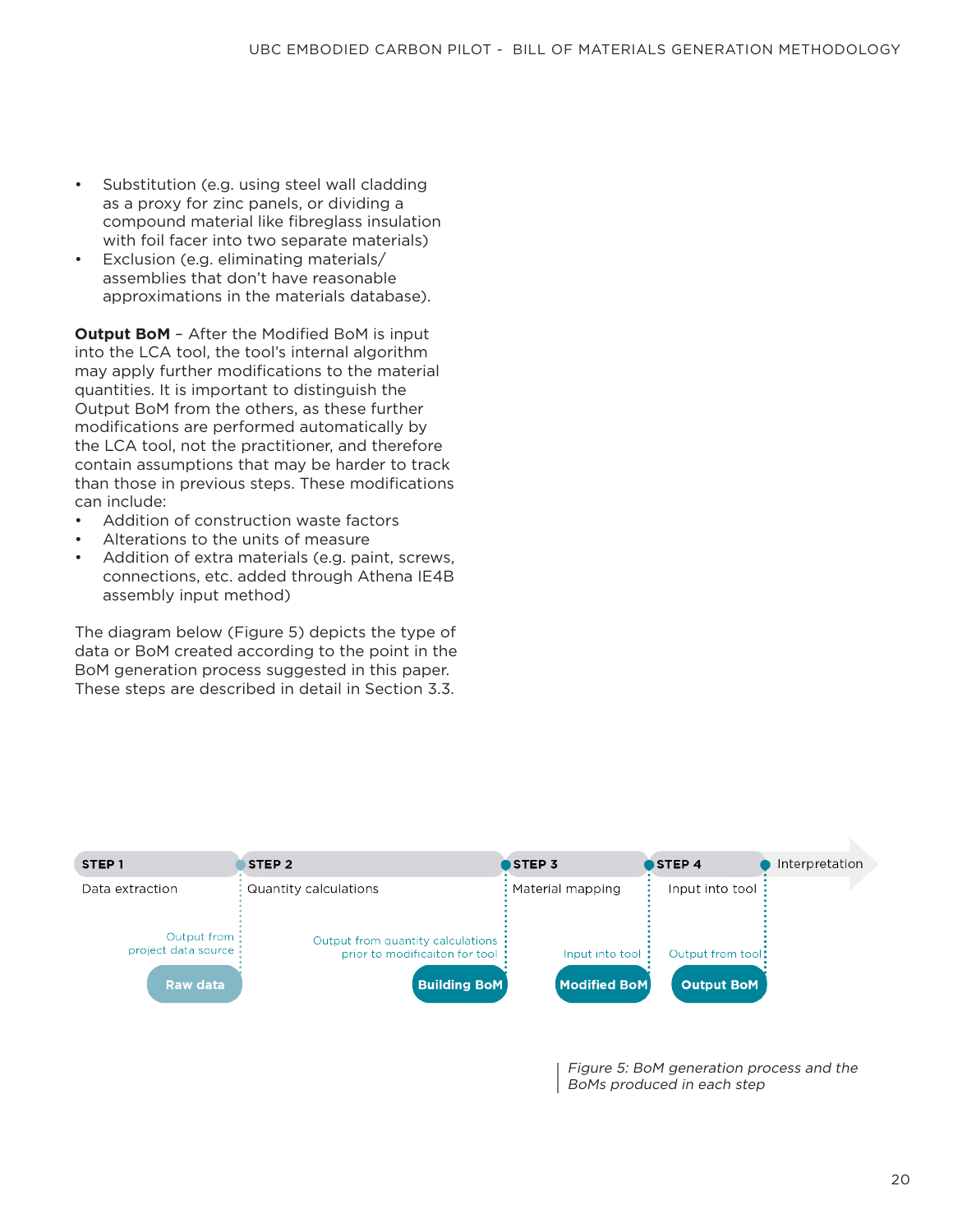### **3.2 Translation between building classification systems**

Standardizing the building organization system for the Building BoM, prior to modification for input into the LCA tool, is necessary to ensure accuracy of the BoM, consistency between different projects' BoMs for benchmarking and effective comparison against set industry or policy standards. LCA tools categorize material inputs and results outputs using either an industry-standard building classification system, a modified version of such, or a unique system of their own development. The classification system used for project documentation may or may not match the classification system required by the LCA tool. If it does not then the practitioner must convert the information into the appropriate classification system.

The Pilot used UniFormat as the classification system for organizing the Raw Data and Building BoM since it is most commonly used for cost estimates (Afsari and Eastman, 2016) and organizes construction systems and assemblies as functional elements (CSI and CSC, 2010). Additionally, since UniFormat is an industrystandard classification system, it provides a consistent format for project data sources and the assemblies included in the assessment scope.

All the assessment tools mentioned in this paper follow their own unique organization and grouping, and the translation between systems should be documented as part of the conversion from Building BoM to Modified BoM. Translating between two systems can lead to the misclassification of building elements, potentially skewing the LCA results, so the documentation of decisions is especially important. Additionally, the use of different building classification systems or inconsistent translation between systems affects the comparability of BoM between projects.

### **3.3 BoM generation process**

The BoM generation process is composed of four steps based on the BoM input method, which produces the four types of BoM listed in Section 3.1. The steps are:

- **STEP 1: Data extraction Material quantities** are extracted from the project data source. Assemblies within the object of assessment are organized in Excel, creating the project's Raw Data.
- **• STEP 2: Quantity calculations** Calculations are performed to convert the material quantities from the Raw Data into commonly used units, then consolidated into the Building BoM.
- **STEP 3: Material mapping Materials from** the Building BoM are matched to the closest materials available in the LCA tool's database and assigned to categories based on the tool's classification system, creating the Modified BoM.
- **• STEP 4: Input into the tool** The Modified BoM is input into the tool. The environmental impact results, and the corresponding Output BoM, are exported from the tool.

Throughout Phase 1 of the Pilot, the research team developed prototype Excel templates to simplify and consolidate data, with the added benefit of enhancing legibility and transparency to the assessment inputs and results. The templates help track the object of assessment and assembly detail, translate between different construction classification systems, and provide a consistent approach to calculations.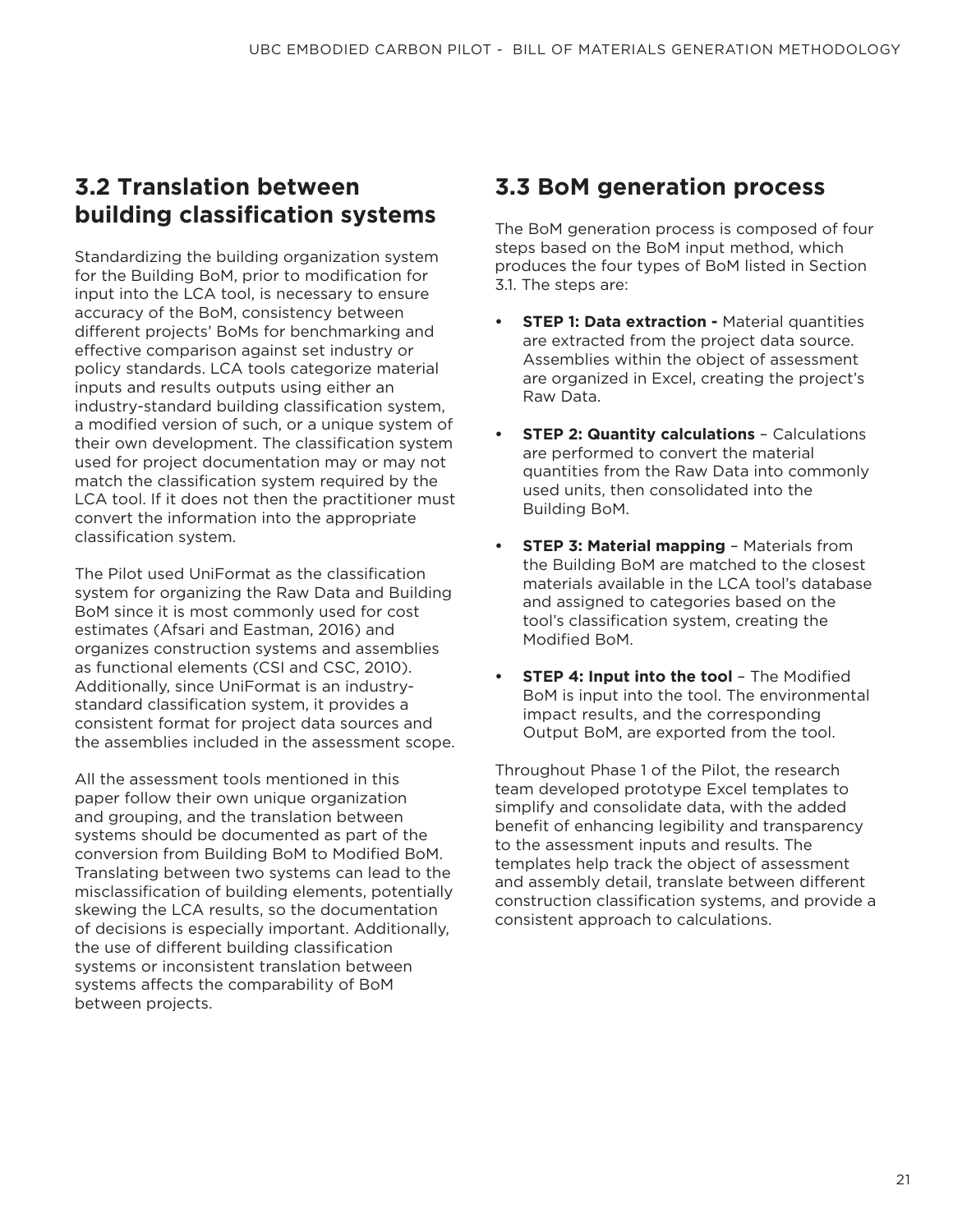

Figure 6: Overview of BoM generation methodology for building LCA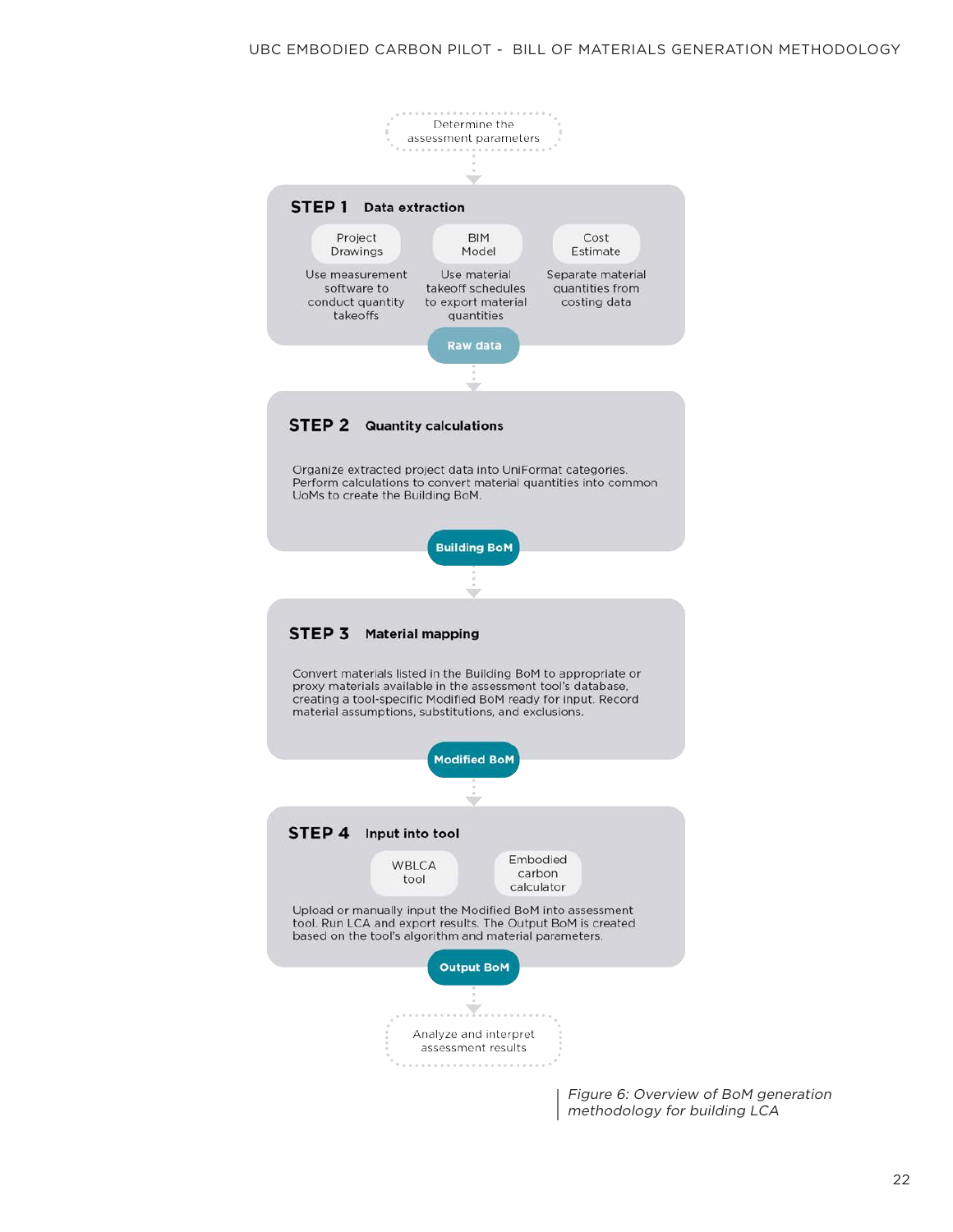#### **Data Extraction**

Project data extraction is the process of converting information from project documents, such as drawings or models, into a preliminary list of materials (i.e. Raw Data). While the specific process will vary by project data source and tools, there are common considerations and steps.

#### **Preparation**

Before extracting the material data from the project data source, practitioners should confirm the scope of the assessment, and ensure that the appropriate information and tools are available:

- Verify that the project data sources contain sufficient information, are complete, and represent a consistent building design development (i.e. all project drawings are from the same design phase). If the project data source is not complete or lacking details, consider altering the LCA scope as necessary.
- Define the object of assessment and required level of assembly detail. Building assemblies within the scope should be chosen in accordance with the LCA purpose and recorded by the classification system category in a table or list. Determining the assembly detail should follow consistent logic.
- Ensure that necessary software for data extraction, processing, and organization is installed. Examples of software per project data source include:
	- Project Drawings: Measurement software (e.g. Bluebeam Revu), PDF viewer (e.g. Adobe Acrobat), and Excel
	- BIM Model: BIM software (e.g. Revit) and Excel
	- Cost Estimates: PDF viewer and editor (e.g. Adobe Acrobat Pro) and Excel

#### **Project Data Extraction**

Extract the materials information from the project data source and export to Excel. The data extraction process will vary depending on the project-specific data source and software.

**Project Drawings** – Perform quantity takeoffs from architectural and structural drawings with the use of measurement software like Bluebeam Revu. Work through the object of assessment categories to gather data for relevant assemblies, selecting appropriate drawing types (e.g. elevations) and measurements (e.g. area). Use a consistent and descriptive naming convention for assemblies to keep measurements organized (e.g. Wall Type 1 South) and include the relevant building classification system division for all assemblies that can be clearly distinguished at this stage. Include clear labels with assembly locations to help with sorting in the next step (e.g. label columns and beams in terms of their floor level or supported assembly). Export data to Excel, using an intermediate CSV format if necessary.

**BIM Model** – Create a material takeoff schedule directly in the BIM software (AutoDesk Revit), selecting appropriate data columns (e.g. family, type, material name, quantity, etc.). Export schedule to Excel, using an intermediate CSV format if necessary.

**Cost Estimate** – Select relevant pages of the cost estimate that contain material quantity estimations and transfer them to Excel. If the cost estimate is in PDF, then transferring to Excel may be done automatically, but if it is given in a different format, manual input may be necessary.

Once the project data has been input into Excel, refine the extracted material quantities. Add column headings, delete any unnecessary data, sort data by preferred relevance, and fill in data gaps (checking the project data source if necessary). The measurements, quantities, and other data in this table are now referred to as the Raw Data.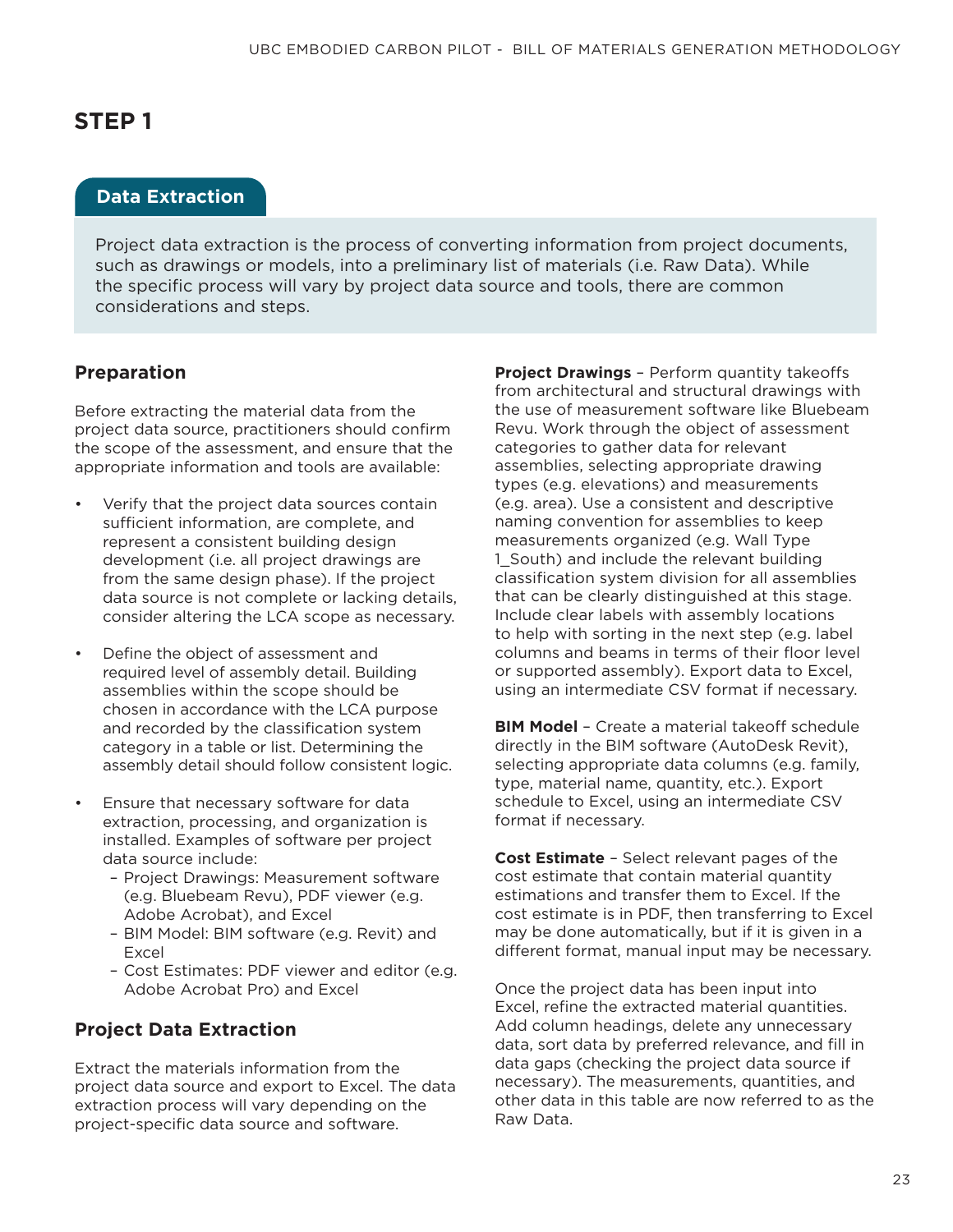#### **Quantity Calculations**

Practitioners should perform quantity calculations to convert the material quantities from the Raw Data into commonly used units, then consolidated the data into the Building BoM. A suggested unit of measure is given for each generic material category which allows for a better representation of the building's material quantities.

#### **Quantity Calculations**

Calculate material quantities using an appropriate unit of measure for each material or assembly type.

**Project Drawings** – Copy the measured quantities into the relevant building classification systems divisions and categories under their respective variable column. Begin filling in the necessary missing material properties or measurements to arrive at the final desired unit of measure (UoM).

For example, if the value measured for concrete while doing quantity takeoffs was in units of area  $(m<sup>2</sup>)$ , the user will need to determine the thickness of concrete (m) and density ( $kg/m<sup>3</sup>$ ) to obtain the mass in units of kg.

**BIM Model** - Fill in the necessary missing material properties or measurements from the material takeoff list to arrive at the final desired UoM. Depending on the level of development of the BIM model, certain details may be missing that are included in the object of assessment or the chosen assembly detail. If this is the case, practitioners will need to calculate detailed quantities based on other project data sources or revise the LCA scope.

For example, if steel reinforcement for a concrete slab-on-grade foundation was not included in the BIM model, one must rely on the dimensions of the slab and specifications of the rebar size and spacing to calculate the total mass of rebar in the slab. Alternatively, a reinforcement ratio in the concrete could be estimated by those with more knowledge of common construction practices/standards.

**Cost Estimate** – If the material units given are not in the desired unit of measure, perform the necessary calculations and note the parameters used.

Sum identical materials in the same assembly group to achieve one final aggregate material quantity. Compile all finalized material quantities in their respective assembly groups in a separate Excel sheet to create the Building BoM.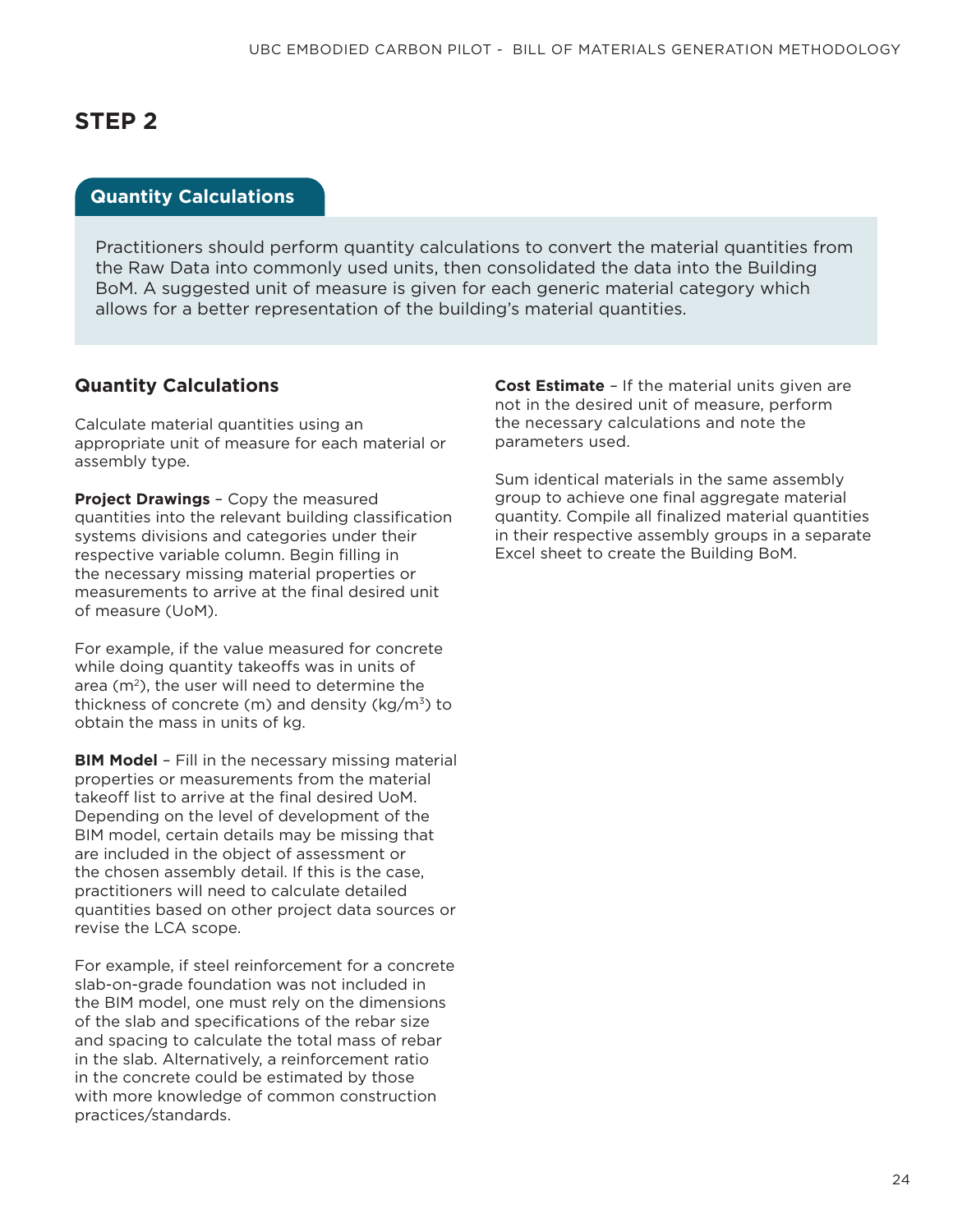#### **Material Mapping**

Practitioners must map the materials from the Building BoM to the materials available to the LCA tool's database and assign them to categories based on the tool's classification system, creating the Modified BoM. It is important to record assumptions and decisions made during this step to document the changes to the Building BoM to adapt to the LCA tool's scope. The changes will influence the LCA results.

#### **Material Mapping**

Create or use a list of materials broken down by the tool's categories or open the tool itself and search by each material inquiry to identify materials available in the LCA tool. For tools with large materials databases or frequent updates, it is preferable to search directly in the tool.

Select materials. Move methodically through the materials listed in the Building BoM table, searching the LCA tool's materials database and recording (or 'mapping') materials that are the best representations of the original materials. Simultaneously begin filling in the columns of the Modified BoM table in Excel sheet. Record any assumptions or further clarification required.

Materials may need more or less detail depending on the specificity in the project data source and tool's materials database. This additional information may come from research on specific products or manufacturers and/or the practitioner's experience and judgement.

For materials that do not have a suitable counterpart in the tool's materials database, determine if there is an acceptable alternative for substitution (e.g. using aluminum panels as a proxy for copper). If a workaround cannot be found and the material must be excluded, record the issue in the assumptions column and adjust any changes to the LCA object of assessment.

For any quantities with units different from the tool's required input, convert the quantity to the desired units in the quantity column on the table's right side.

In Athena IE4B, a conversion factor is required for some materials in the tool's database, typically for sheet materials that are listed with given thicknesses (e.g. 50mm rigid insulation in the tool's database requires a conversion factor of 4 if the insulation's true thickness is 200mm). If this is the case, add a column in the Modified BoM table and record conversion factors.

Finalize the Modified BoM table with the material quantities ready for input into the LCA tool. For LCA tools that require a file upload (e.g. Athena IE4B) rather than manual input, create a new Excel sheet (Final LCA Input) containing only the Modified BoM material selections, quantities, and other required input parameters. This allows for easier input into the LCA tool and further consolidation of material items if needed.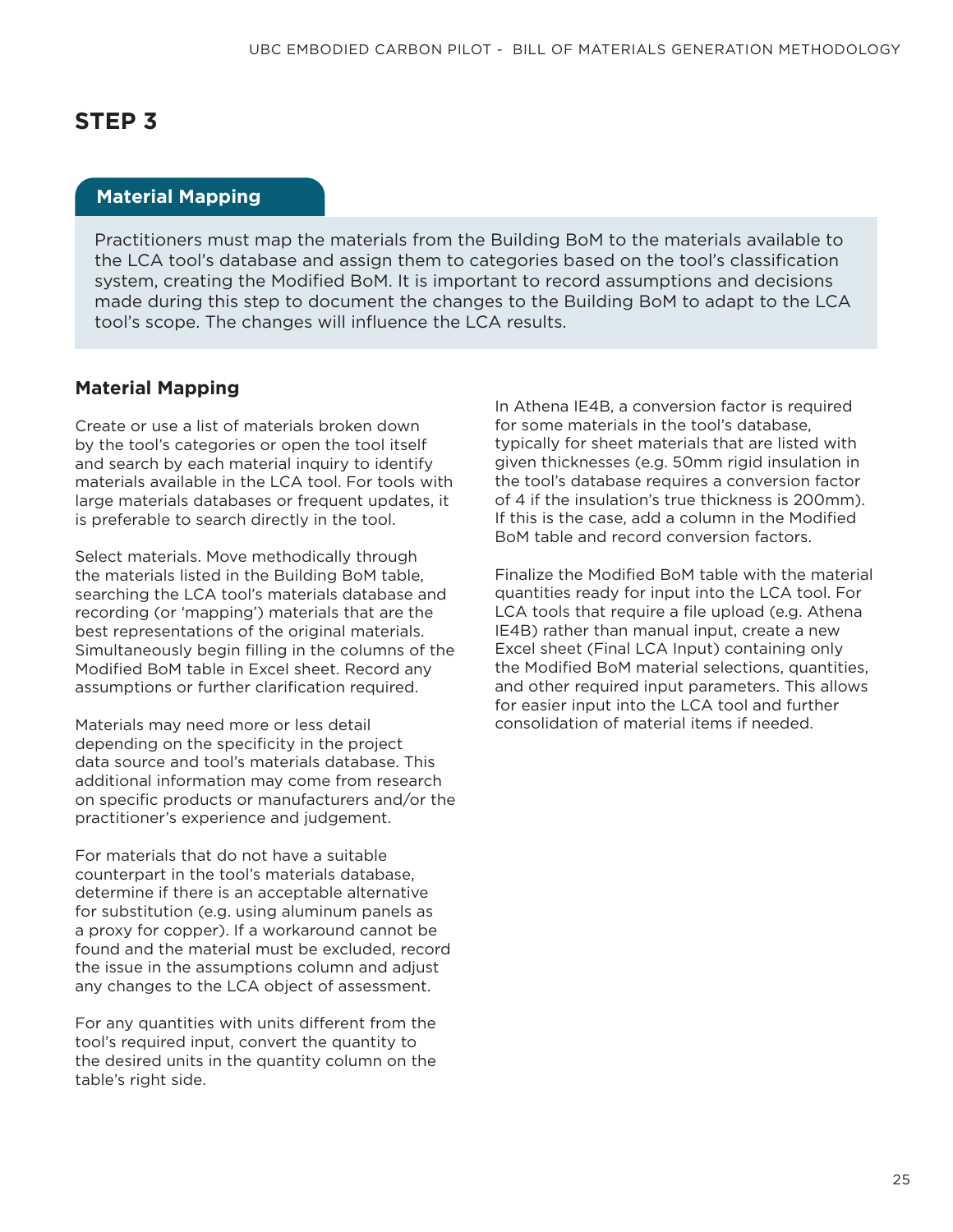#### **Input into LCA Tool**

The practitioner must upload or manually enter the Modified BoM data into the LCA tool software. The environmental impact results, and the corresponding Output BoM, are exported from the tool.

#### **Preparation**

When starting a new project in an LCA tool, general building information is required to accurately assess the environmental impacts. Ensure that this information and its sources are recorded.

In the selected tool, specify general building information such as location, construction type, study period, and Gross Floor Area (GFA) as requested by the tool interface.

The GFA used for LCA purposes should be consistent with the object of assessment and include all areas for which materials are being quantified. If the data source lists a GFA that excludes parkades or non-heated areas, for example, the recommendation is for the GFA to be recalculated to correspond with the object of assessment. This is particularly important if the results will be reported as a rate of a unit of area (e.g. kg  $CO<sub>2</sub>$  eq./m<sup>2</sup>).

#### **Input into LCA tool**

Input the Modified BoM into the selected LCA tool. Note any additional inputs required by the tool to calculate certain life cycle stages. For example, Tally only calculates the impacts from construction and installation (module A5) if the user inputs data about the anticipated or measured energy and water consumed on-site during the construction installation process.

- Upload or manually input the Modified BoM into the selected LCA tool. Record any changes made to the Modified BoM within the tool, such as the renaming of a material.
- Run the LCA.
- Export the generated results in the desired format. Excel is preferred for further analysis but more visual graphs or charts may be more useful for communications purposes.

It is important to conduct a preliminary review of the results by checking for large discrepancies in material quantities from the Modified BoM or incorrectly calculated life cycle stage impacts. Additional steps, such as sensitivity analysis, contribution analysis and/or peer reviews may be performed to validate results, however, these are beyond the scope of this methodology. Practitioners should review the results along with the information from the input process to confirm that the results make sense and recognize that the results are estimates only.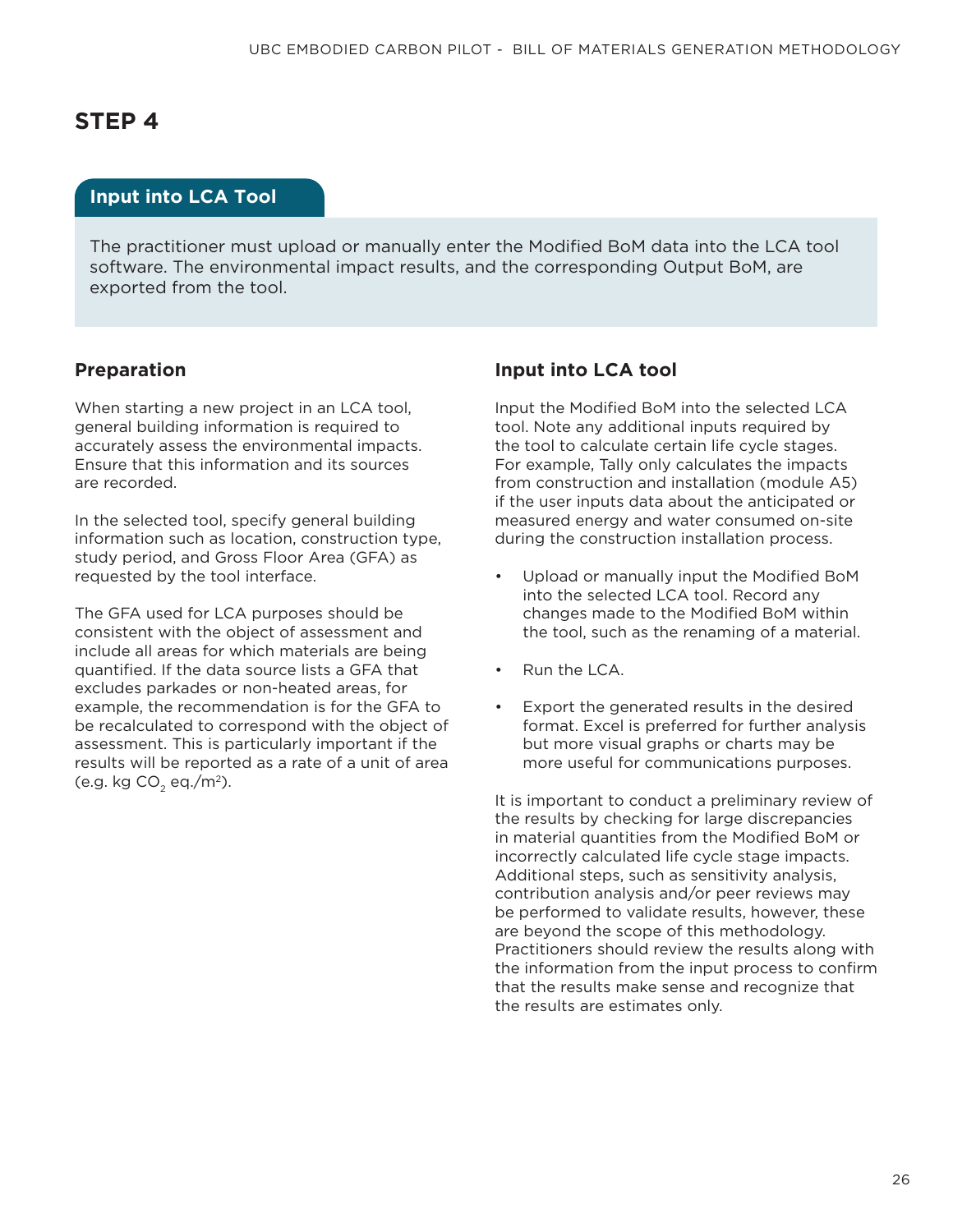## **METHODOLOGY LIMITATIONS 4**

There are other aspects of the LCA process that are not addressed by the proposed methodology, including the interpretation of the results of the impact assessment, the fourth LCA phase as defined by ISO 14040:2006. According to this standard, the outcome of the interpretation phase should consist of identification of significant issues, evaluation of the assessment process, and conclusions, limitations and recommendations.

More guidance is needed to help practitioners interpret and use the results of WBLCA and embodied carbon assessments. Both the results themselves and the way these are reported can vary widely depending on the parameters, tools and methodology chosen by the user. Additionally, these parameters contain varying ranges of uncertainty, which is carried through the material quantities in the BoM and into the environmental impacts results from the tools. To partially address this uncertainty, sensitivity analyses can be used to estimate the impact of varying the inputs in the LCA results. These analyses can be performed by varying different material quantity inputs and observing the effect on the environmental impact results or by analyzing the proportional contribution of different materials to identify if one is overly contributing to a certain impact. Uncertainty is inherent in the LCA process and yet specific methods, guidance, and policy for addressing the confidence of WBLCA results remain largely undeveloped.

The methodology developed for the Pilot focused on the input processes of an LCA, specifically the procedures required to generate a BoM and prepare the data for input into an LCA tool, as well as the parameters that users should define before moving into the inventory analysis and impact assessment phases. We have not developed any guidance for the interpretation of results. This is an important area for future research and policy.

Currently, there is no guidance on a consistent approach to the collection, organization, and calculation of material quantities for the practice of WBLCA in North America. The methodology developed through this Pilot and detailed in this paper is an attempt to bridge a procedural gap between LCA practice and policy development by providing a detailed breakdown of the data preparation necessary to create a BoM for input into an LCA tool. The distinction between different types of BoM in this methodology aims to clarify the changes to the data between the inputs and outputs of each step in the process, which is often not clear. Similarly, the division of steps in the process is intended to more clearly articulate the scope of work, decisions and assumptions inherent in conducting an LCA.

Additional research and discussion on guidelines or best-practice documents for the generation of BoMs for use in LCAs or embodied carbon assessments are needed. The methodology and learnings from the Pilot are intended to inform specifications created by policymakers or green building certification programs for project teams to improve the transparency of BoM data and the replicability and usability of WBLCA impact results.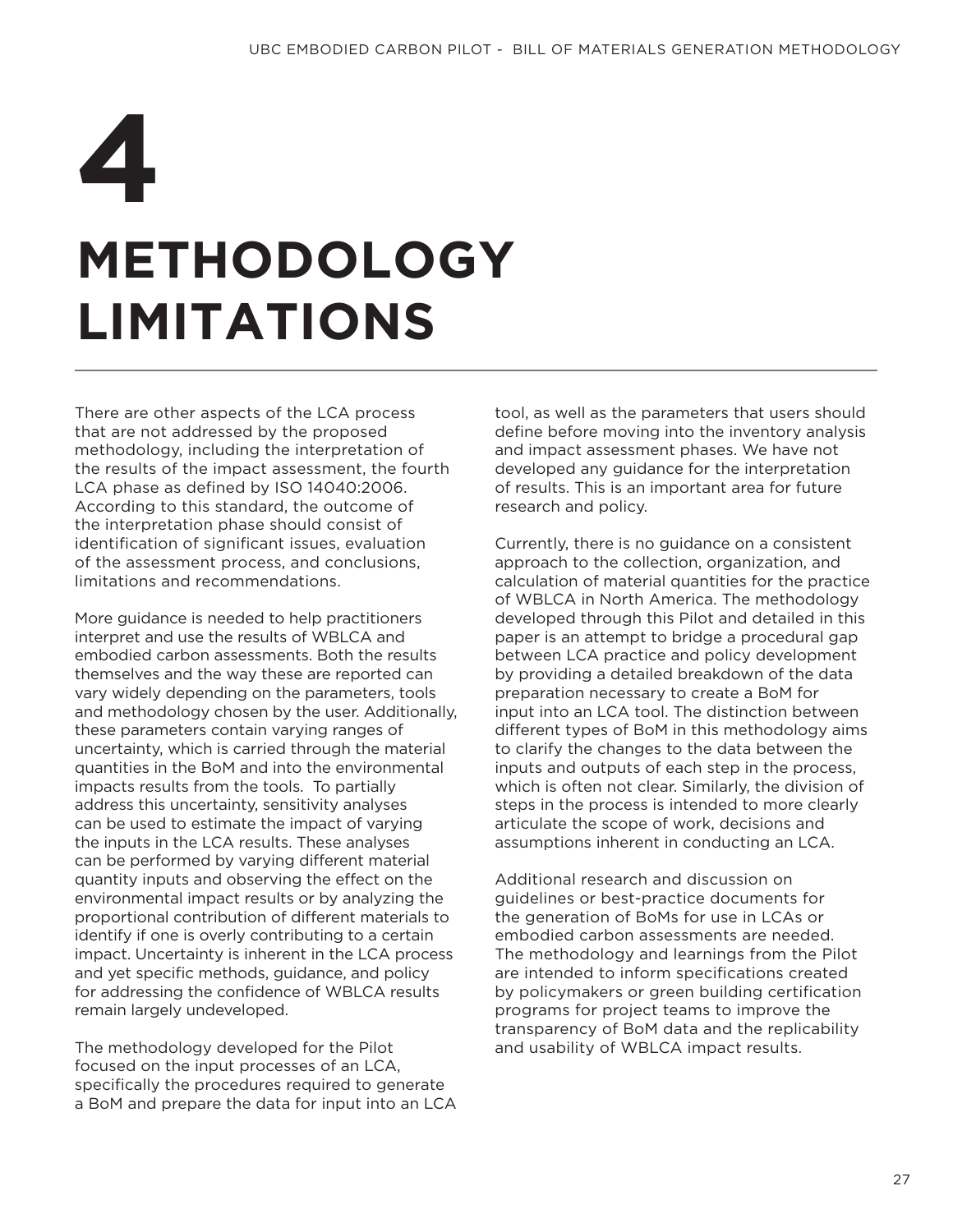## **REFERENCES**

Afsari, K., Eastman, C. (2016). A Comparison of Construction Classification Systems Used for Classifying Building Product Models. 10.13140/ RG.2.2.20388.27529

Associated General Contractors of America. (2019). Level of Development Specification Part I & Commentary: For Building Information Models and Data. Associated General Contractors of America.

Athena Sustainable Materials Institute. (2020). LCA for buildings. Athena Sustainable Materials Institute. http://www.athenasmi.org/resources/ about-lca/lca-in-construction-practice/

Bowick, M., O'Connor, J., & Meil, J. (2017). Wholebuilding LCA Benchmarks: A methodology white paper. Athena Sustainable Materials Institute.

Bowick, M., O'Connor, J., & Meil, J. (2014). Athena Guide to Whole-Building LCA in Green Building Programs. Athena Sustainable Materials Institute.

Bowick, M., & O'Connor, J. (2019). Framework for Whole-Building LCA Guidelines for Canada. Athena Sustainable Materials Institute.

City of Vancouver. (2017, April 28). Green Buildings Policy for Rezoning – Process and Requirements. City of Vancouver Planning, Urban Design and Sustainability Department.

City of Vancouver. (2018, May 2). Green Buildings Policy for Rezoning. City of Vancouver Planning, Urban Design and Sustainability Department.

Construction Specifications Institute. (2019, February 22). OmniClass – A Strategy for Classifying the Built Environment. Construction Specifications Institute.

Government of BC. (2008). Energy Efficient Buildings Strategy: More Action, Less Energy. Government of BC.

International Organization of Standardization. (2006). ISO 14040:2006 Environmental management — Life cycle assessment — Principles and framework. International Organization of Standardization.

Jognson, R. (Ed). (2010). UniFormat – A Uniform Classification of Construction Systems and Assemblies Introduction and User's Guide. The Construction Specifications Institute.

Kalverkamp, M., Helmers, E., Pehlken, A. (2020). Impacts of life cycle inventory databases on life cycle assessments: A review by means of a drivetrain case study. Cascade Use Research Group, Department of Environmental Planning and Technology.

KieranTimberlake. (2020). Tally Life Cycle Assessment App. KieranTimberlake. https:// kierantimberlake.com/page/tally

National Research Council Canada. (2021). Guidelines for whole-building LCA. National Research Council Canada – publication pending.

Pilon, A., Teshnizi, Z., Lopez, D., Kals, K., Unick, M., Pattman, G., Lorenzana, A., & Nguyen, N. (2020). UBC Embodied Carbon Pilot: Study of whole building life cycle assessment processes at the University of British Columbia. UBC Sustainability.

UBC Campus and Community Planning. (2016). UBC LEED Implementation Guide for Building Design + Construction V4. UBC.

UN Environment and International Energy Agency. (2017). Towards a zero-emission, efficient and resilient buildings and construction sector. Global Status Report 2017.

UniFormat. (2018, January 30). In Wikipedia. https://en.wikipedia.org/wiki/Uniformat

USGBC. (2013). LEED Reference Guide for Building Design and Construction: v4. USBGC.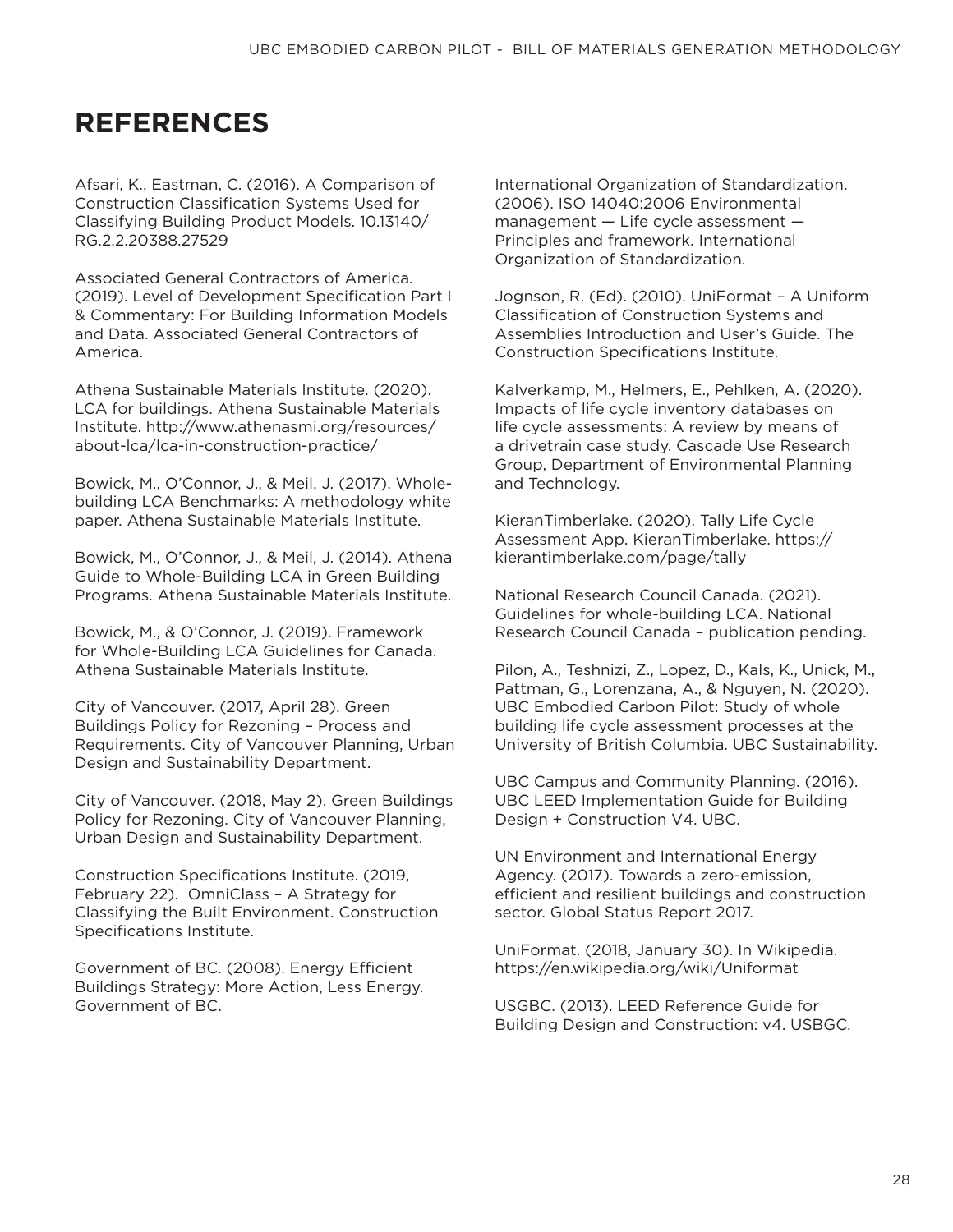USGBC. (n.d.). Building Life-Cycle Impact Reduction: LEED BD+C New Construction – LEED v4.1. USGBC.

https://www.usgbc.org/credits/newconstruction-schools-new-construction-retailnew-construction-data-centers-new-constru-6?return=/credits/New%20Construction/v4.1

Walker, M. G., Lopez, D., Teshnizi, Z., & Pilon, A. (2020). Policy Review of Carbon-Focused Life Cycle Assessment in Green Building Design and Performance at the University of British Columbia. University of British Columbia Sustainability.